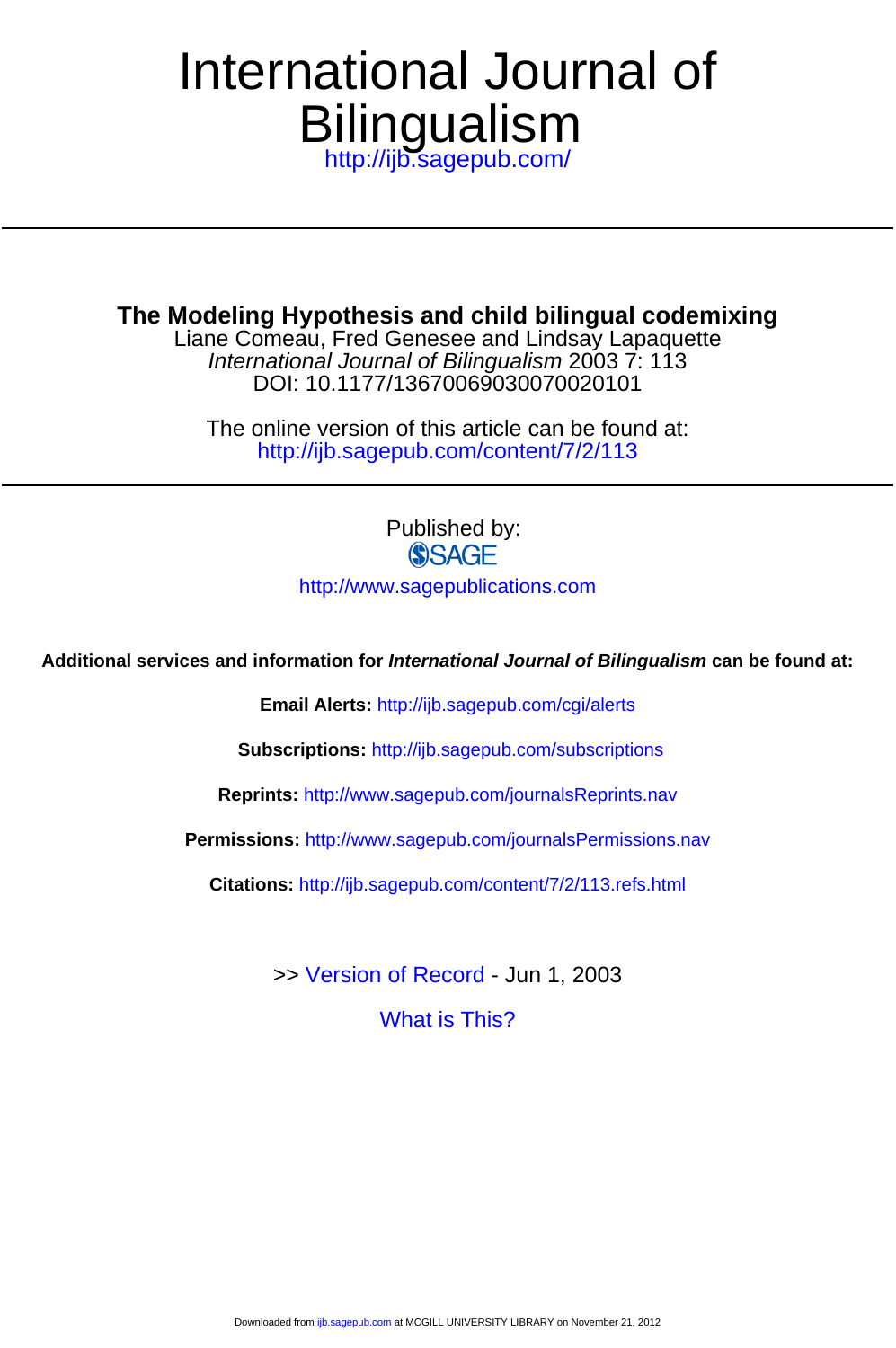## **Main Articles**

# **The Modeling Hypothesis and child bilingual codemixing\* Liane Comeau, Fred Genesee, and Lindsay Lapaquette**

*McGill University*

#### *Acknowledgment\**

The authors would like to thank the families who contributed their time to making this research Acknowledgment\*<br>The authors would like to thank the families who contributed their time to making this research<br>possible, to the Social Sciences and Humanities Research Council, Ottawa, Canada, for its finan-<br>sial support The authors would like to thank the families who contributed their time to making this research<br>possible, to the Social Sciences and Humanities Research Council, Ottawa, Canada, for its finan-<br>cial support of this project, possible, to the Social Sciences and Humanities R<br>cial support of this project, and to the Natural Scie<br>Canada, for a post-graduate scholarship to LC.

#### **Abstract**

**Abstract**<br>According to one explanation of child bilingual codemixing (the modeling<br>hypothesis) bilingual shildren hastes of mixing are related to rates of mixing Abstract<br>According to one explanation of child bilingual codemixing (the modeling<br>hypothesis), bilingual children's rates of mixing are related to rates of mixing<br>in the innut addressed to them. An essumption of this hypot According to one explanation of child bilingual codemixing (the modeling<br>hypothesis), bilingual children's rates of mixing are related to rates of mixing<br>in the input addressed to them. An assumption of this hypothesis is gual children are sensitive to codemixing in the input and that they can in the input addressed to them. An assumption of this hypothesis is that bilin-<br>gual children are sensitive to codemixing in the input and that they can<br>adjust their own rates on-line in accordance with the input. Despite

#### **Key words**

*bilingual codemixing*

concerning its validity has been largely inconclusive. The assumption is largely noncontroversial in adjust their own rates on-line in accordance with the input. Despite its widespread appeal, evidence<br>concerning its validity has been largely inconclusive. The assumption is largely noncontroversial in<br>the case of older bi concerning its validity has been largely inconclusive. The assumption is largely noncontroversial in<br>the case of older bilingual children, as evidenced by their adoption of the patterns of codemixing<br>of the speech communit the case of older bilingual children, as evidenced by their adoption of the patterns of codemixing<br>of the speech communities in which they live. However, it is not clear whether young bilingual chil-<br>dren have the cognitiv of the speech communities in which they live. However, it is not clear whether young bilingual chil-<br>dren have the cognitive and linguistic capacities implicated by this assumption. The present study<br>sought to examine this years) were recorded during play sessions with an assistant who engaged in relatively low (15%) or sought to examine this assumption directly. Six French-English bilingual children (average age 2:4)<br>years) were recorded during play sessions with an assistant who engaged in relatively low (15%) or<br>relatively high rates ( years) were recorded during play sessions with an assistant who engaged in relatively low (15%) or<br>relatively high rates (40%) of mixing on three separate occasions. The results indicate that these chil-<br>dren were sensitiv relatively high rates (40%) of mixing on three separate occasions. The results indicate that these children were sensitive to the language choices of their interlocutors and that they were able to adjust their rates of mix dren were sensitive to the language choices of their interlocutors and that they were able to adjust<br>their rates of mixing accordingly; further, they appeared to do this by matching their language<br>choice with that of their

### **1Introduction**

Introduction<br>Virtually all children who grow up bilingually codemix. In this study, we focused on lexical<br>which stings this is the west focus of mining assessed in west to disc of shilders ITTEN CERTURES<br>
Virtually all children who grow up bilingually codemix. In this study, we focused on lexical<br>
mixing since this is the most frequent form of mixing reported in most studies of children<br>
in the presenting th Virtually all children who grow up bilingually codemix. In this study, we focused on lexical<br>mixing since this is the most frequent form of mixing reported in most studies of children<br>in the process of acquiring two langua mixing since this is the most frequent form of mixing reported in most studies of children<br>in the process of acquiring two languages. For the purpose of this study, lexical mixing is<br>the use of at least one word from both in the process of acquiring two languages. For the purpose of this study, lexical mixing is<br>the use of at least one word from both English and French in its full adult form or the child's<br>approximation to an adult form, wi the use of at least one word from both English and French in its full adult form or the child's approximation to an adult form, with or without inflections, in the same utterance. A number of alternative explanations of BC approximation to an adult form, with or without inflections, in the same utterance. A dren codemix because they initially have a fused linguistic system that does not distinguish between the two languages (e.g., Volterra & Taeschner, 1978). Research on bilingual children's

*Address for correspondence*

Address for corresponden<br>Fred Genesee, Psychology Department, McGill University, 1205 Docteur Penfield Ave, Montreal QC, Canada H3A 1B1; e-mail: < genesee@ego.psych.mcgill.ca>.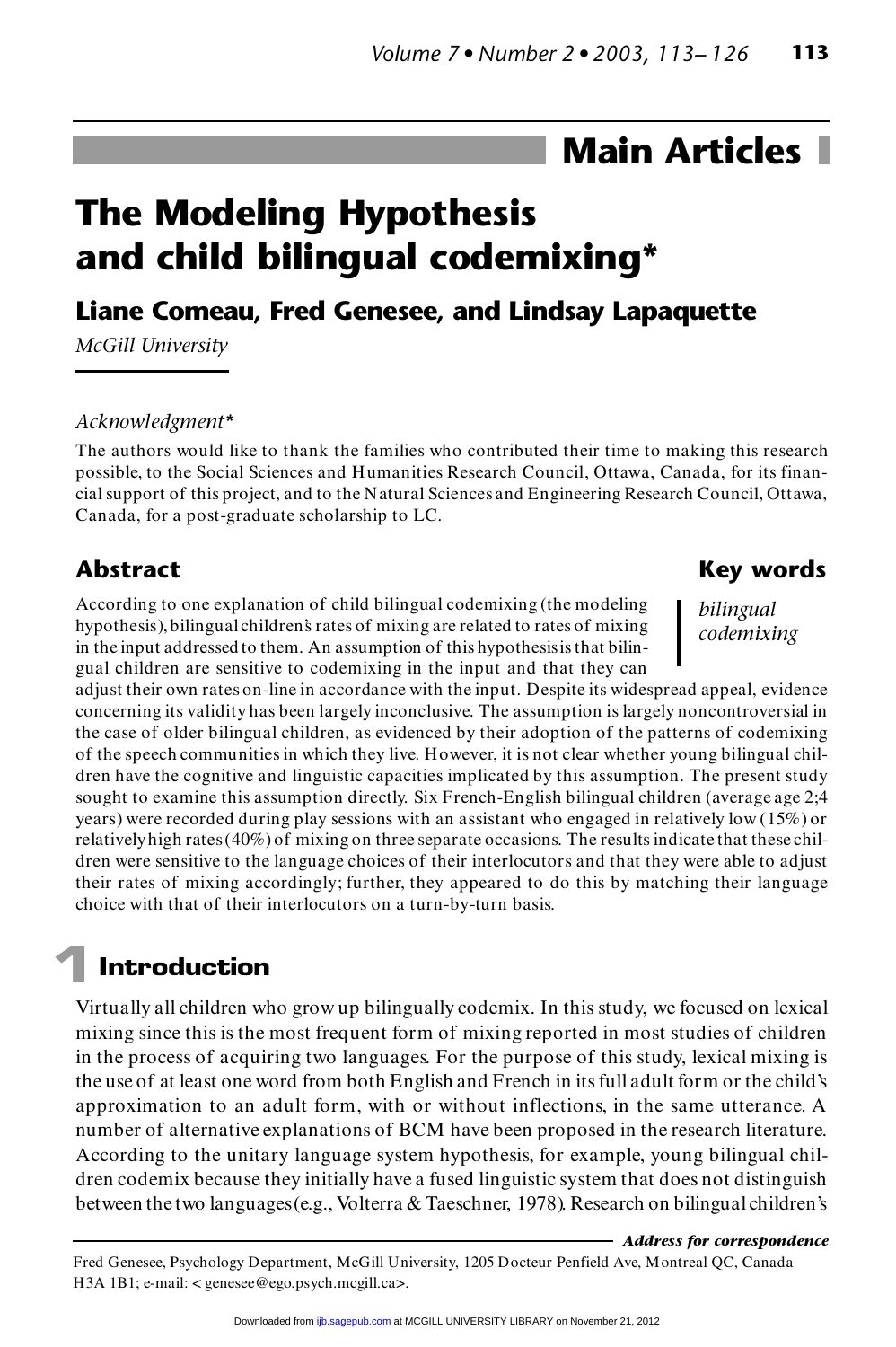pragmatic, lexical, and syntactic development, however, has failed to confirm this hypothesis (e.g., Genesee, 2002; Meisel, 2001; & Paradis, 2001). For example, Genesee, Nicoladis, and Paradis (1995) found that young bilingual children are able to use their developing languages differentially and appropriately with different interlocutors from the one-word stage onward; and Maneva and Genesee (2002) report that a 10– 14 month old preverbal bilingual infant exhibited different phonological patterns when babbling with his Frenchspeaking father in comparison with his English-speaking mother.

Other explanations of BCM have considered the role of input. Broadly speaking, there are two subcategories of such explanations, those that emphasize discourse features Other explanations of BCM have considered the role of input. Broadly speaking,<br>there are two subcategories of such explanations, those that emphasize discourse features<br>of input and those that emphasize statistical propert there are two subcategories of such explanations, those that emphasize discourse features<br>of input and those that emphasize statistical properties of the input. According to discourse<br>explanations, child BCM and, in partic of input and those that emphasize statistical properties of the input. According to discourse<br>explanations, child BCM and, in particular, individual differences in the extent to which<br>individual bilingual children codemix, explanations, child BCM and, in particular, individual differences in the extent to which<br>individual bilingual children codemix, can be related to the discourse styles and strate-<br>gies of their parents (and presumably othe individual bilingual children codemix, can be related to the discourse styles and strategies of their parents (and presumably others) who provide primary language input to the developing child. Lanza (2001) has provided th In brief, according to Lanza, there is a continuum of speech acts that vary from those that signal that bilingual discourse is acceptable to those that signal that monolingual discourse In brief, according to Lanza, there is a continuum of speech acts that vary from those that<br>signal that bilingual discourse is acceptable to those that signal that monolingual discourse<br>is acceptable and, by implication, b signal that bilingual discourse is acceptable to those that signal that monolingual discourse<br>is acceptable and, by implication, bilingual discourse is not. Depending on the extent to<br>which particular sets of speech acts a is acceptable and, by implication, bilingual discourse is not. Depending on the extent to<br>which particular sets of speech acts are used and how they are used, parents will convey<br>that BCM is more or less acceptable within which particular sets of speech acts are used and how they are used, parents will convey<br>that BCM is more or less acceptable within the family; each parent within the same family<br>may even convey different levels of accepta that BCM is more or less acceptable within the family; each parent with<br>may even convey different levels of acceptance of BCM, as Lanza fo<br>Siri, whose language use she describes in some detail (Lanza, 1997). may even convey different levels of acceptance of BCM, as Lanza found in the case of<br>Siri, whose language use she describes in some detail (Lanza, 1997).<br>According to explanations that emphasize the statistical properties

dren's rates of BCM are related to the rate of BCM that they hear in input addressed to them independent of the broader discourse considerations that are included in Lanza's theory. Although we distinguish this explanation from discourse explanations, we recogthem independent of the broader discourse considerations that are included in Lanza's<br>theory. Although we distinguish this explanation from discourse explanations, we recog-<br>nize that it can be conceptualized as a subset o theory. Although we distinguish this explanation from discourse explanations, we recognize that it can be conceptualized as a subset of the discourse theory insofar as one type of parental speech act that encourages young nize that it can be conceptualized as a subset of the discourse theory insofar as one type<br>of parental speech act that encourages young bilingual children to codemix is "codemixing"<br>itself. We nevertheless make this distin among parents and professionals alike that the best strategy for raising bilingual children itself. We nevertheless make this distinction, in part, because it reflects a widely held belief among parents and professionals alike that the best strategy for raising bilingual children is the one-parent/one-language st among parents and professionals alike that the best strategy for raising bilingual children<br>is the one-parent/one-language strategy. First articulated by Grammont in 1902 (indeed,<br>this is sometimes referred to as "the rule is the one-parent/one-language strategy. First articulated by Grammont in 1902 (indeed,<br>this is sometimes referred to as "the rule of Grammont"), this strategy is often recom-<br>mended to parents in order to minimize childre this is sometimes referred to as "the rule of Grammont"), this strategy is often recommended to parents in order to minimize children's mixing of their two languages on the assumption that individual children are more like mended to parents in order to minimize children's mixing of their two languages on the assumption that individual children are more likely to codemix if their parents mix their two languages when addressing the child than assumption that individual children are more likely to codemix if their parents mix their<br>two languages when addressing the child than if the parents keep their languages sepa-<br>rate at all times. The rule of Grammont can b two languages when addressing the child than if the parents keep their languages separate at all times. The rule of Grammont can be said to promote a model of nonmixing to the child. The hypothesis that child BCM is direct rate at all times. The rule of Grammont can be said to promote a model of nonmixing to<br>the child. The hypothesis that child BCM is directly related to BCM in the input, or what<br>we will refer to as the "modeling hypothesis" the child. The hypothesis that child BCM is directly related to BCM in the input, or what we will refer to as the "modeling hypothesis" for short, makes an interesting and testable assumption about the language processing we will refer to as the "modeling hypothesis" for short, makes an interesting and testable dance with the input on-line. We wanted to examine the validity of this assumption in the present study.

It is widely recognized that, in the long run, children acquire the sociopragmatic present study.<br>It is widely recognized that, in the long run, children acquire the sociopragmatic<br>constraints and patterns that characterize adult language usage in their community. This<br>in the community. It is widely recognized that, in the long run, children acquire the sociopragmatic<br>constraints and patterns that characterize adult language usage in their community. This<br>is likely to be equally true of BCM. Indeed, BCM h cies and serves different sociocultural functions in different communities (Myers-Scotton,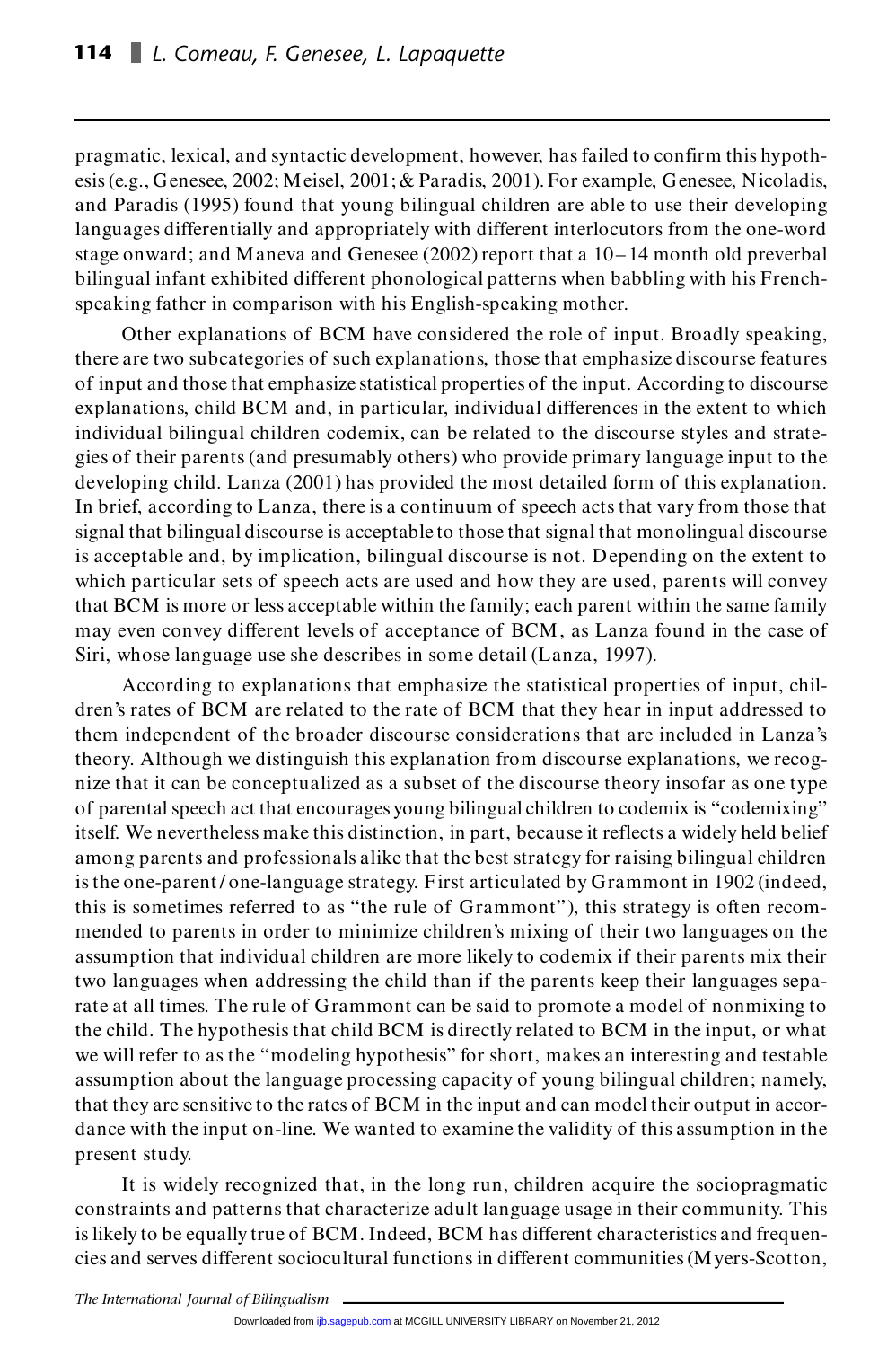1993; Poplack, 1987). Children must acquire community-specific characteristics and func-1993; Poplack, 1987). Children must acquire community-specific characteristics and functions of BCM in order to become fully functioning members of their language community.<br>In contrast to come lavicel and consciolly membe 1993; Poplack, 1987). Children must acquire community-specific characteristics and functions of BCM in order to become fully functioning members of their language community.<br>In contrast to some lexical and especially morph In contrast to some lexical and especially morphosyntactic features of language acquisifactor in acquiring the pragmatic characteristics of language. In the present study we do not question the fundamental validity of the discoursal importance of input for child factor in acquiring the pragmatic characteristics of language. In the present study we do factor in acquiring the pragmatic characteristics of language. In the present study we do<br>not question the fundamental validity of the discoursal importance of input for child<br>BCM, rather we set out to examine whether bili not question the fundamental validity of the discoursal importance BCM, rather we set out to examine whether bilingual children are :<br>the input on-line and, if they are, what form on-line linkage takes.

There are reasons to think that child BCM may not initially be closely related to adult the input on-line and, if they are, what form on-line linkage takes.<br>There are reasons to think that child BCM may not initially be closely related to adult<br>input. First, sociopragmatically speaking, young bilingual childr There are reasons to think that child BCM may not initially be closely related to adult<br>input. First, sociopragmatically speaking, young bilingual children may simply be too<br>egocentric and, thus, insensitive to the linguis input. First, sociopragmatically speaking, young bilingual children may simply be too egocentric and, thus, insensitive to the linguistic features of the language addressed to them<br>to model their language use on that of th egocentric and, thus, insensitive to the linguistic features of the language addressed to them<br>to model their language use on that of their interlocutors (however, see Comeau & Genesee,<br>2001, for counterevidence for biling to model their language use on that of their interlocutors (however, see Comeau & Genesee, 2001, for counterevidence for bilingual English-French children between 3;2 and 3;5 years of age). Second, in the early stages of a of age). Second, in the early stages of acquisition when children's language skills are of age). Second, in the early stages of acquisition when children's language skills are<br>limited, they might do what they can do and may lack the linguistic skill required to<br>model what is in the input. In other words, fact limited, they might do what they can do and may lack the linguistic skill required to model what is in the input. In other words, factors related to linguistic competence may be the most influential in young bilingual chil model what is in the input. In other words, factors related to linguistic competence may<br>be the most influential in young bilingual children searly language usage. There is some<br>evidence for the latter possibility. Bilingu codemix more when conversing with adults who speak their less proficient language than<br>when conversing with others who speak their more proficient language (Genesee, Nicoladis,<br>& Paradis, 1995); they also tend to codemix m evidence for the latter possibility. Bilingual children from 2;0 to 3;0 years of age tend to codemix more when conversing with adults who speak their less proficient language than when conversing with others who speak thei when conversing with others who speak their more proficient language (Genesee, Nicoladis, & Paradis, 1995); they also tend to codemix more when conversing with monolingual strangers (Genesee, Boivin, & Nicoladis, 1996), es & Paradis, 1995); they also tend to codemix more when conversing with monolingual strangers (Genesee, Boivin, & Nicoladis, 1996), especially if the stranger is using the child's less proficient language, than when conversi dren mix more when they do not know words in the language used by the interlocutor child's less proficient language, than when conversing with bilingual parents; and chil-<br>dren mix more when they do not know words in the language used by the interlocutor<br>(Genesee, Paradis, & Wolf, 1995; Nicoladis, 1995; dren mix more when they do not know<br>(Genesee, Paradis, & Wolf, 1995; Nicoladi<br>& Quay, 2000, for divergent evidence). (Genesee, Paradis, & Wolf, 1995; Nicoladis, 1995; Nicoladis & Secco, 2000; but see Deuchar & Quay, 2000, for divergent evidence).<br>Despite widespread belief in the modeling hypothesis, empirical evidence concerning

& Quay, 2000, for divergent evidence).<br>
Despite widespread belief in the modeling hypothesis, empirical evidence concerning<br>
it is surprisingly sparse and inconsistent. Explanations of differential rates of child BCM<br>
it i Despite widespread belief in the modeling hypothesis, empirical evidence concerning<br>it is surprisingly sparse and inconsistent. Explanations of differential rates of child BCM<br>that are akin to the modeling hypothesis have but they lack generalizability because they are often impressionistic or based on single case that are akin to the modeling hypothesis have been made in studies of bilingual children,<br>but they lack generalizability because they are often impressionistic or based on single case<br>studies. Moreover, claims concerning t but they lack generalizability because they are often impressionistic or based on single case<br>studies. Moreover, claims concerning the influence of modeling have generally lacked<br>statistical measures of correlation between studies. Moreover, claims concerning the influence of modeling have generally lacked<br>statistical measures of correlation between BCM in the input and in the child's output and<br>they have not systematically ruled out other p statistical measures of correlation between BCM in the input and in the child's output and<br>they have not systematically ruled out other possible explanations and, thus, we do not<br>know the power of this effect, if it exists four two-year-old children growing up bilingually and attributed differences in their rates know the power of this effect, if it exists. For example, Redlinger & Park (1980) studied<br>four two-year-old children growing up bilingually and attributed differences in their rates<br>of BCM, in part, to parental differences four two-year-old children growing up bilingually and attributed differences in their rates<br>of BCM, in part, to parental differences in rates of mixing. However, these claims are<br>based on impressionistic interpretation of of BCM, in part, to parental differences in rates of mixing. However, these claims are based on impressionistic interpretation of the data only. Studies that have examined the statistical relationship between adult and chi based on impressionistic interpretation of the data only. Studies that have examined the<br>statistical relationship between adult and child rates of BCM have produced inconsistent<br>or null results. Nicoladis & Genesee (1996) statistical relationship between adult and child rates of BCM have produced inconsistent<br>or null results. Nicoladis & Genesee (1996) failed to find a statistically reliable link between<br>children's rates of codemixing and t and Paradis (1995) were unable to observe a correlation between parental and children's children's rates of codemixing and their parents' discourse styles and Genesee, Nicoladis,<br>and Paradis (1995) were unable to observe a correlation between parental and children's<br>rates of mixing, although statistical corre and Paradis (1995) were unable to observe a correlation between parental and children's<br>rates of mixing, although statistical correlations were not carried out due to small sample<br>sizes. In contrast, Goodz (1989), also wor rates of mixing, although statistical correlations were not carried out due to small sample<br>sizes. In contrast, Goodz (1989), also working with French-English bilingual families in<br>Montreal, reported significant positive c sizes. In contrast, Goodz (1989), also working with French-English bilingual families in<br>Montreal, reported significant positive correlations between parental and children's rates<br>of codemixing, although this was the case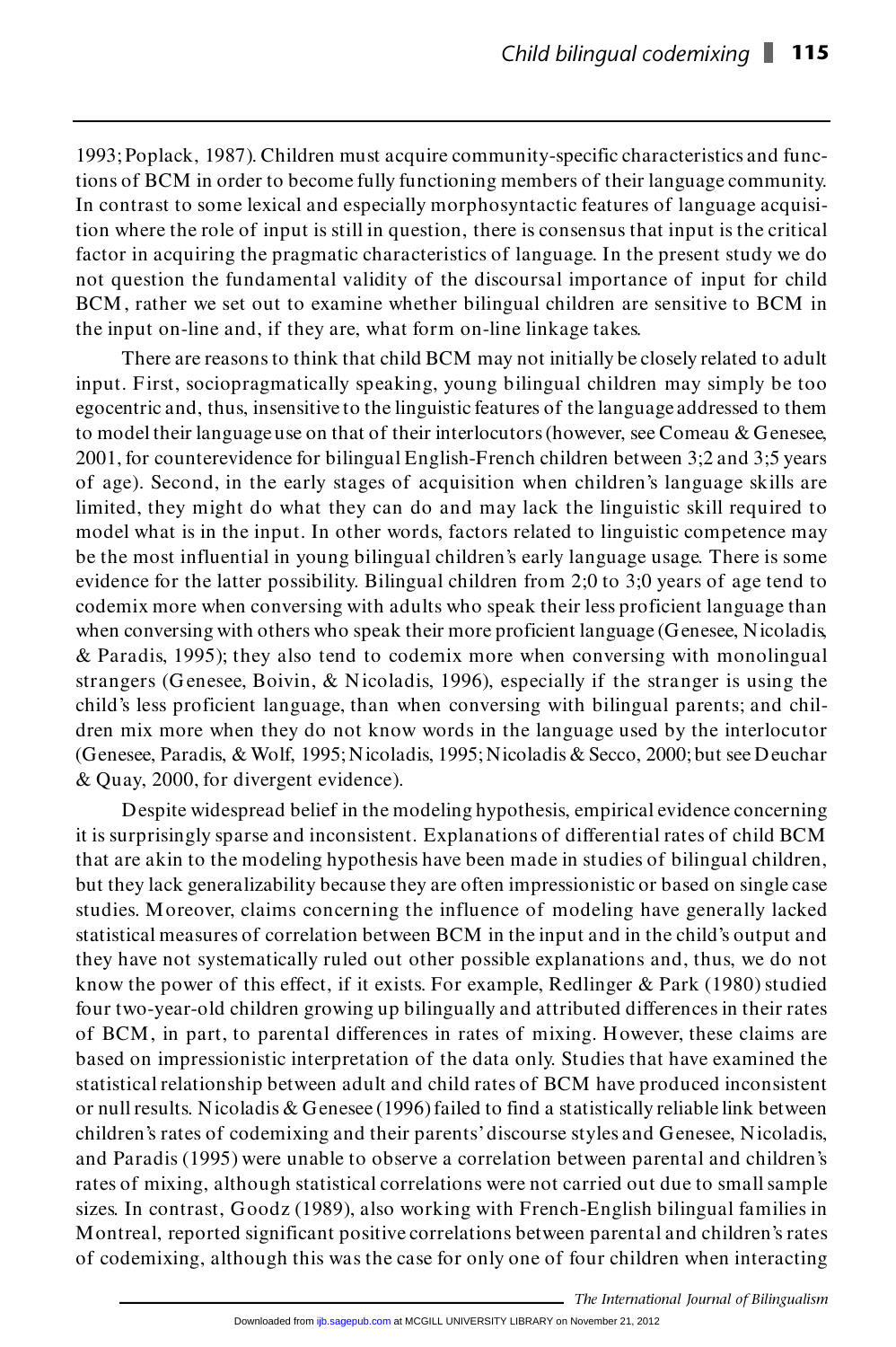with their fathers and three of four children when interacting with their mothers. In short, with their fathers and three of four children when interacting with their mothers. In short,<br>evidence for empirical links between children's and parent's rates of codemixing are inconwith their fathers and three of for<br>evidence for empirical links betwe<br>sistent and, thus, inconclusive.

Testing the modeling hypothesis in bilingual families may be confounded by a variety sistent and, thus, inconclusive.<br>
Testing the modeling hypothesis in bilingual families may be confounded by a variety<br>
of factors that obscure bilingual children's capacity to monitor BCM in the input and modify<br>
their la Testing the modeling hypothesis in bilingual families may be confounded by a variety<br>of factors that obscure bilingual children's capacity to monitor BCM in the input and modify<br>their language use on-line. For example, fam of factors that obscure bilingual children's capacity to monitor BCM in the input and modify<br>their language use on-line. For example, familiarity with each parent's competence in<br>both languages, historical patterns of lang their language use on-line. For example, familiarity with each parent's competence in<br>both languages, historical patterns of language use in the family, or parents' tolerance<br>for bilingual discourse, following Lanza's mode both languages, historical patterns of language use in the family, or parents' tolerance<br>for bilingual discourse, following Lanza's model, may all obscure a direct modeling effect.<br>Moreover, examining correlations between for bilingual discourse, following Lanza's model, may all obscure a direct modeling effect.<br>Moreover, examining correlations between child and parent rates of BCM is dependent<br>on natural fluctuations in parental rates of m Moreover, examining correlations between child and parent rates of BCM is dependent<br>on natural fluctuations in parental rates of mixing and, thus, at best provides a hit-and-<br>miss test of the hypothesis. In order to obviat on natural fluctuations in parental rates of mixing and, thus, at best provides a hit-and-<br>miss test of the hypothesis. In order to obviate these potential confounds and to examine<br>young bilingual children's sensitivity to young English-French bilingual children in interaction with bilingual strangers who varied their rates of mixing across three sessions—from relatively low, to relatively high, and back young English-French bilingual children in interaction with bilingual strangers who varied<br>their rates of mixing across three sessions—from relatively low, to relatively high, and back<br>to relatively low. In the event that their rates of mixing across three sessions—from relatively low, to relatively high, and back<br>to relatively low. In the event that we observed a relationship between interlocutor and<br>child rates of BCM across sessions, we child rates of BCM across sessions, we planned to examine how the children were able to modify their mixing in accordance with their adult interlocutors' rates. We did this simply by determining the probabilities that the child would mix following a mixed versus a nonmixed utterance by their interlocutor.

## **2Methods**

#### **2.1** *The children*

**The children**<br>Six bilingual children (5 males and 1 female) were included in the study. The average age<br>and the study of the study of the study of the study. The average age **The children**<br>Six bilingual children (5 males and 1 female) were included in the study. The average age<br>of the children at the time of the first recording with their parents was 2;4 (the individual<br>bildren's agency propos Six bilingual children (5 males and 1 female) were included in the study. The average age<br>of the children at the time of the first recording with their parents was 2;4 (the individual<br>children's ages are presented in Table of the children at the time of the first recording with their parents was 2;4 (the individual children's ages are presented in Table 1). The children are identified by initials in the remainder of this report. The children children's ages are presented in Table 1). The children are identified by initials in the<br>remainder of this report. The children were recruited from the Montreal area through daycare<br>and community centers and advertisement remainder of this report. The children were recruited from the Montreal area through daycare<br>and community centers and advertisements in community newspapers. They were all<br>learning both English and French in the home, and and community centers and advertisements in community newspapers. They were all<br>learning both English and French in the home, and they all used both languages daily and<br>spontaneously. JO's, NO's, OL's, and LI's mothers wer learning both English and French in the home, and they all used both languages daily and<br>spontaneously. JO's, NO's, OL's, and LI's mothers were native speakers of French, and their<br>fathers were native speakers of English. fathers were native speakers of English. In AN's case, the mother's native language was English and the father's was French. In the case of LU, the native language of both parents fathers were native speakers of English. In AN's case, the mother's native language was<br>English and the father's was French. In the case of LU, the native language of both parents<br>was French, but his mother was fluent in E English and the father's was French. In the case of LU, the native language of both parents<br>was French, but his mother was fluent in English and had been speaking to him in English<br>since birth. All of the parents stated th was French, but his mother was fluent in English and had been speaking to him in English<br>since birth. All of the parents stated that they mainly used their native language when<br>addressing their children (except LU's mother These reports were confirmed by our observations during the first two recording sessions addressing their children (except LU's mother who consistently used English, her L2).<br>These reports were confirmed by our observations during the first two recording sessions<br>which included the children and each parent sep later. which included the children and each parent separately—to be reported in more detail<br>later.<br>AN had a younger sister; JO and LU both had an older sister; and NO was the second

atter.<br>
AN had a younger sister; JO and LU both had an older sister; and NO was the second<br>
of three boys; OL was an only child at the time of testing and LI had a teenage brother.<br>
The state of the state of the state of t AN had a younger sister; JO and LU both had an older sister; and NO was the second<br>of three boys; OL was an only child at the time of testing and LI had a teenage brother.<br>All of the families would be considered "middle cl of three boys; OL was an only child at the time of testing and LI had a teenage brother.<br>All of the families would be considered "middle class." Both of AN's and OL's parents had<br>completed university; JO's father had compl All of the families would be considered "middle class." Both of AN's and OL's parents had<br>completed university; JO's father had completed high school and his mother was completing<br>a university degree; likewise, NO's father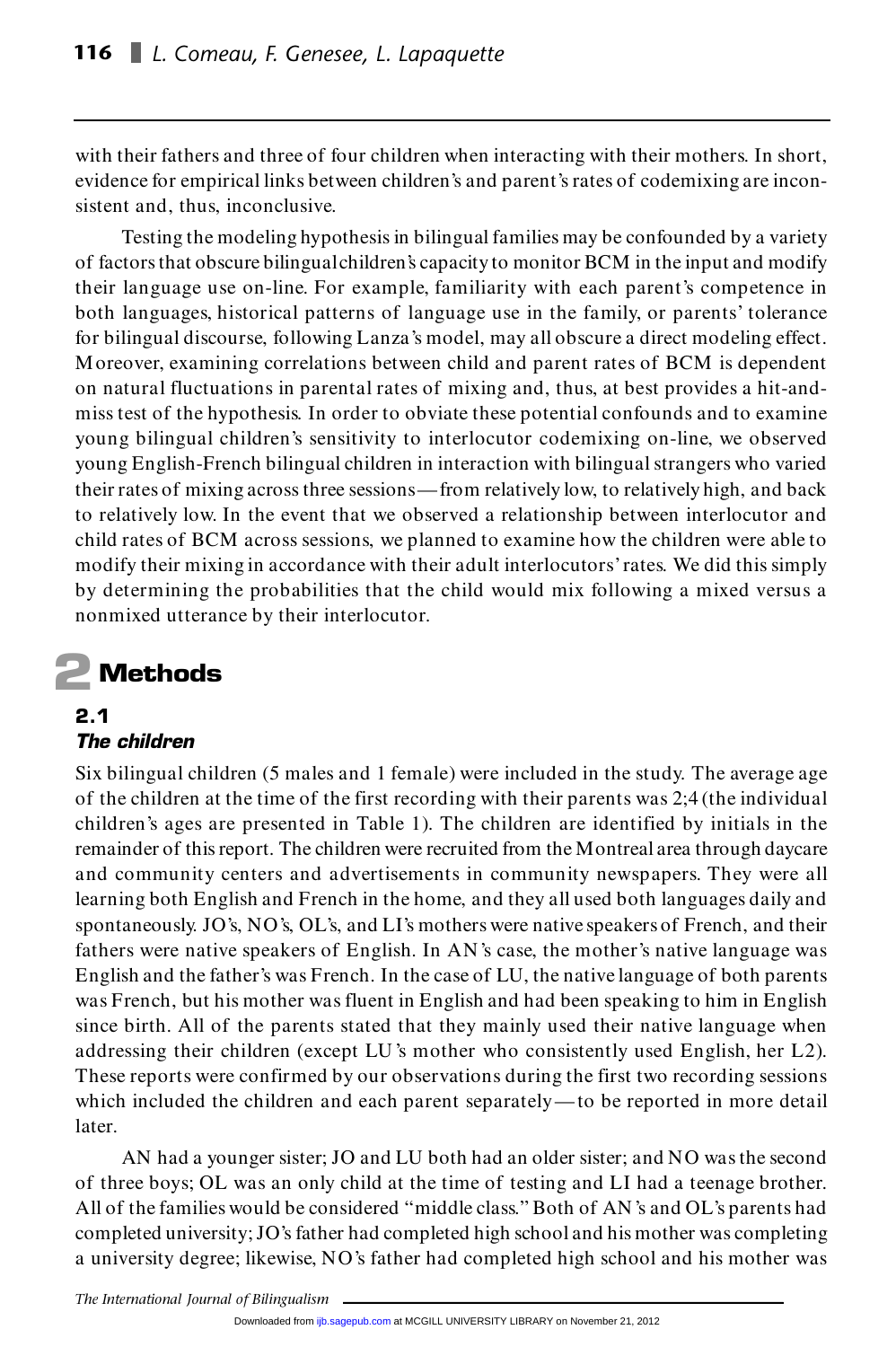completing a university degree. LU 's and LI's parents had both completed high school. At completing a university degree. LU's and LI's parents had both completed high<br>the time of the study, all of the mothers stayed at home with their children.

#### **2.2** *Procedure*

The children were visited in their homes on five separate occasions. The aim of the first **Procedure**<br>The children were visited in their homes on five separate occasions. The aim of the first<br>two visits was to observe the children's language use with each parent. To this end, the<br>ekildren was andia, and videot The children were visited in their homes on five separate occasions. The aim of the first<br>two visits was to observe the children's language use with each parent. To this end, the<br>children were audio- and videotaped with ea two visits was to observe the children's language use with each parent. To this end, the children were audio- and videotaped with each parent for approximately 30–45 mins.<br>These sessions were approximately one week apart. children were audio- and videotaped with each parent for approximately 30–45 mins.<br>These sessions were approximately one week apart. LU was an exception; he was recorded<br>only with his mother because his father did not wish These sessions were approximately one week apart. LU was an exception; he was recorded<br>only with his mother because his father did not wish to participate in the study. The parent<br>sessions were filmed in the children's hom only with his mother because his father did not wish to participate in the study. The parent<br>sessions were filmed in the children's homes, except in the case of LU, who was filmed with<br>his mother and our assistants in a la sessions were filmed in the children's homes, except in the case of LU, who was filmed with<br>his mother and our assistants in a lab at the university. The parents and children inter-<br>acted and played freely with toys that t his mother and our assistants in a lab at the university. The parents and children inter-<br>acted and played freely with toys that the children normally played with. The parents<br>were told to talk and interact with their chil acted and played freely with toys that the children normally played with. The parents<br>were told to talk and interact with their child as they usually would. The parents used mainly<br>their native language with their child (e were told to talk and interact with their child as they usually would. The parents used mainly their native language with their child (except for LU's mother who used her second language, English). The order of the session their native language with their child (except for LU's mother who used her second

The recordings with the parents provided data for estimating the children's development in each language. To this end, we calculated separate indices in English and French The recordings with the parents provided data for estimating the children's development in each language. To this end, we calculated separate indices in English and French for each of the following: (a) MLU in inflections, opment in each language. To this end, we calculated separate indices in English and French<br>for each of the following: (a) MLU in inflections, (b) MLU in words, (c) word types, (d)<br>word tokens, and (e) multiword utterances for each of the following: (a) MLU in inflections, (b) MLU in words, (c) word types, (d) word tokens, and (e) multiword utterances (see Table 1 overleaf). Unintelligible and neutral utterances were excluded from all calcul word tokens, and (e) multiword utterances (see Table 1 overleaf). Unintelligible and neutral utterances were excluded from all calculations. Each index was based on the transcription of each session with each parent separa utterances were excluded from all calculations. Each index was based on the transcription of each session with each parent separately; thus, the French indices were based on the session with the child's French-speaking par tion of each session with each parent separately; thus, the French indices were based on<br>the session with the child's French-speaking parent, and vice versa for the English indices.<br>Since LU's French-speaking father did no tions for his French language indices were based on his French utterances during his first Since LU's French-speaking father did not participate in the parent session, the calculations for his French language indices were based on his French utterances during his first two sessions with the native-French-speakin two sessions with the native-French-speaking assistant, to be described later. While recognizing the limitations of this, it nevertheless provides proxy estimates of his development in French that would otherwise be unavailable.

Two separate MLUs were calculated: (1) MLUs that included all free and bound morphemes separately, and (2) whole word MLUs which did not count grammatical inflections separately. The whole word MLU provides a more conservative account of the children's language development and also obviates the difficulty posed by inflectional inflections separately. The whole word MLU provides a more conservative account of<br>the children's language development and also obviates the difficulty posed by inflectional<br>differences between English and French. Word typ the children's language development and also obviates the difficulty posed by inflectional<br>differences between English and French. Word types were calculated as the number of<br>different words the child used in each language differences between English and French. Word types were calculated as the number of different words the child used in each language, and word tokens as the total number of words produced by the children in each language; b different words the child used in each language, and word tokens as the total number of words produced by the children in each language; both counts were then transformed into percentages based on the total number of words words produced by the children in each language; both counts were then transformed<br>into percentages based on the total number of words used in both languages during the<br>relevant parental session. The multiword utterance (M into percentages based on the total number of words used in both languages during the<br>relevant parental session. The multiword utterance (MWU) index was calculated as the<br>number of utterances produced by each child in each relevant parental session. The multiword utterance (MWU) index was calculated as the<br>number of utterances produced by each child in each parental session that contained two<br>or more words. The counts in English and French w number of utterances produced by each child in each parental session that contained two<br>or more words. The counts in English and French were then transformed to percentages<br>based on the total number of multiword utterances or more words. The counts in English and French were then transformed to percentages<br>based on the total number of multiword utterances produced by the child in both languages<br>during the relevant parental session. Mixed utt lations because they could not be attributed to either English or French. during the relevant parental session. Mixed utterances were not included in the MWU calculations because they could not be attributed to either English or French.<br>According to the results summarized in Table 1, at least fo

development indices were greater in English than French for AN, JO, NO, and LI; and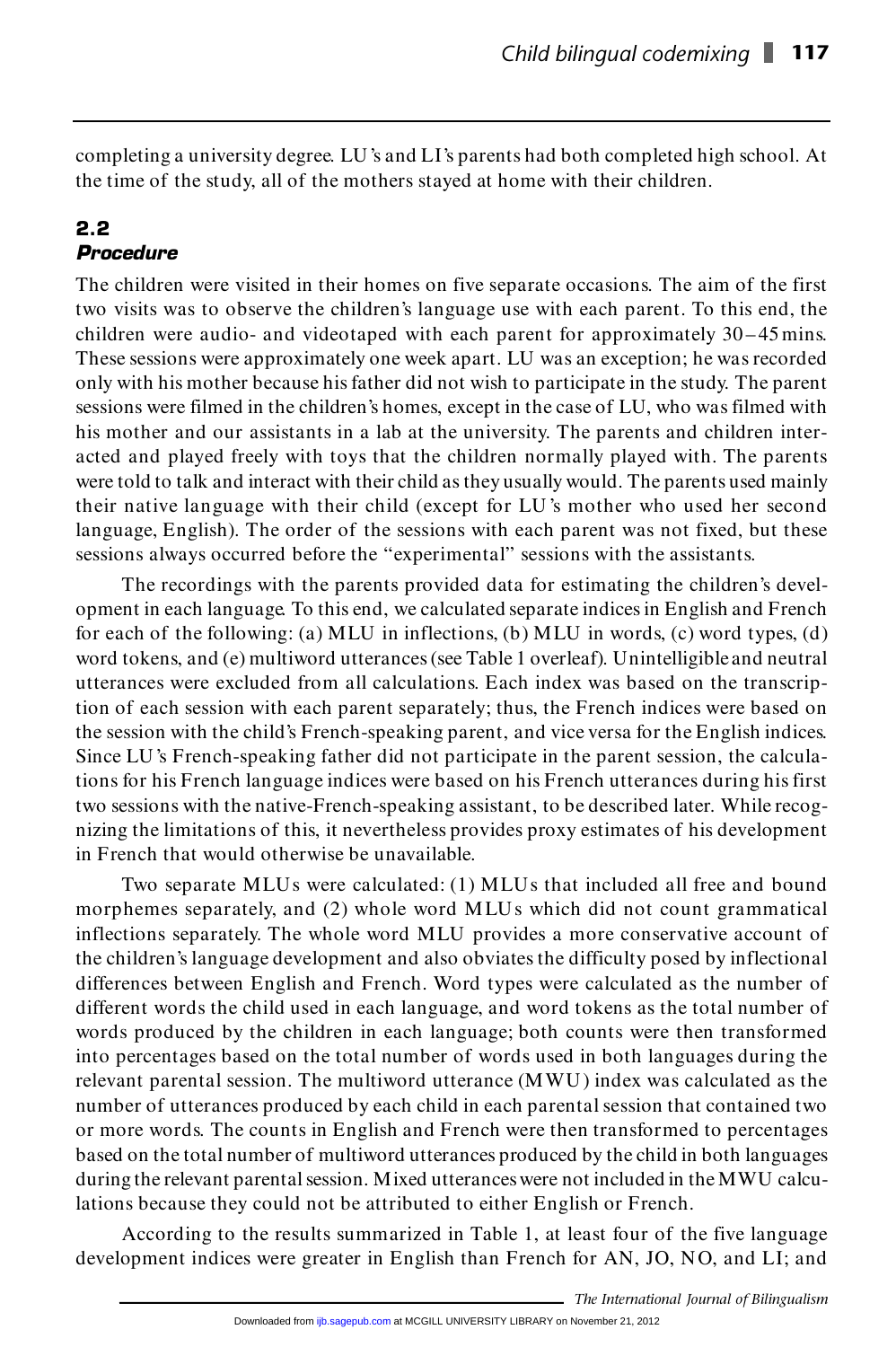#### **Table 1**

**Indices of children's language developm ent in French and English**

| Indices of children's language development in French and English |       |                          |               |                |                                       |  |
|------------------------------------------------------------------|-------|--------------------------|---------------|----------------|---------------------------------------|--|
|                                                                  | MLU   | MLU <sup>a</sup><br>word | Word<br>Types | Word<br>Tokens | Multi-Word<br>Utterances <sup>b</sup> |  |
| AN (2;5)                                                         |       |                          |               |                |                                       |  |
| French                                                           | 1.586 | 1.540                    | 50.49%        | 44.04%         | 37.37%                                |  |
|                                                                  |       |                          | $(103)^{c}$   | (251)          | (37)                                  |  |
| English                                                          | 1.939 | 1.939                    | 49.51%        | 55.96%         | 62.62%                                |  |
|                                                                  |       |                          | (101)         | (319)          | (62)                                  |  |
| JO(2;4)                                                          |       |                          |               |                |                                       |  |
| French                                                           | 1.956 | 1.900                    | 49.34%        | 47.62%         | 37.79%                                |  |
|                                                                  |       |                          | (113)         | (400)          | (65)                                  |  |
| English                                                          | 2.119 | 2.063                    | 50.66%        | 52.38%         | 62.21%                                |  |
|                                                                  |       |                          | (116)         | (440)          | (107)                                 |  |
| LU(2;6)                                                          |       |                          |               |                |                                       |  |
| French <sup>d</sup>                                              | 1.870 | 1.779                    | 45.22%        | 51.71%         | 58.40%                                |  |
|                                                                  |       |                          | (71)          | (88)           | (73)                                  |  |
| English                                                          | 1.728 | 1.602                    | 54.78%        | 48.29%         | 41.60%                                |  |
|                                                                  |       |                          | (86)          | (269)          | (52)                                  |  |
| NO (2;7)                                                         |       |                          |               |                |                                       |  |
| French                                                           | 1.351 | 1.340                    | 20.65%        | 28.55%         | 17.92%                                |  |
|                                                                  |       |                          | (38)          | (179)          | (19)                                  |  |
| English                                                          | 1.658 | 1.587                    | 79.35%        | 71.45%         | 82.08%                                |  |
|                                                                  |       |                          | (146)         | (448)          | (87)                                  |  |
| OL(2;0)                                                          |       |                          |               |                |                                       |  |
| French                                                           | 1.706 | 1.647                    | 55.66%        | 57.24%         | 58.21%                                |  |
|                                                                  |       |                          | (59)          | (170)          | (39)                                  |  |
| English                                                          | 1.375 | 1.307                    | 44.34%        | 42.76%         | 41.79%                                |  |
|                                                                  |       |                          | (47)          | (127)          | (28)                                  |  |
| LI(2;2)                                                          |       |                          |               |                |                                       |  |
| French                                                           | 1.287 | 1.264                    | 41.43%        | 32.97%         | 28.57%                                |  |
|                                                                  |       |                          | (58)          | (150)          | (22)                                  |  |
| English                                                          | 1.493 | 1.444                    | 58.57%        | 67.03%         | 71.43%                                |  |
|                                                                  |       |                          | (82)          | (305)          | (55)                                  |  |

a Calculation excluded all inflections.

b MMU=multiword utterances.

c Raw frequencies are provided in parentheses.

<sup>d</sup> Calculated from two sessions with assistant, as no data with French-speaking father were available.

at least four of five were greater in French than in English for OL and LU. Accordingly, at least four of five were greater in French than in English for OL and LU. Accordingly,<br>one could characterize AN, JO, NO and LI as more advanced in English than in French, at least four of five were greater<br>one could characterize AN, JO, l<br>and vice versa for LU and OL. and vice versa for LU and OL.<br>Following the parental sessions, the children were audio- and videotaped with one

and vice versa for LU and OL.<br>
Following the parental sessions, the children were audio- and videotaped with one<br>
of two research assistants during three separate visits; each session was approxi-<br>
metals 20.45 minutes The Following the parental sessions, the children were audio- and videotaped with one<br>of two research assistants during three separate visits; each session was approxi-<br>mately 30–45mins long. The assistants were both bilingual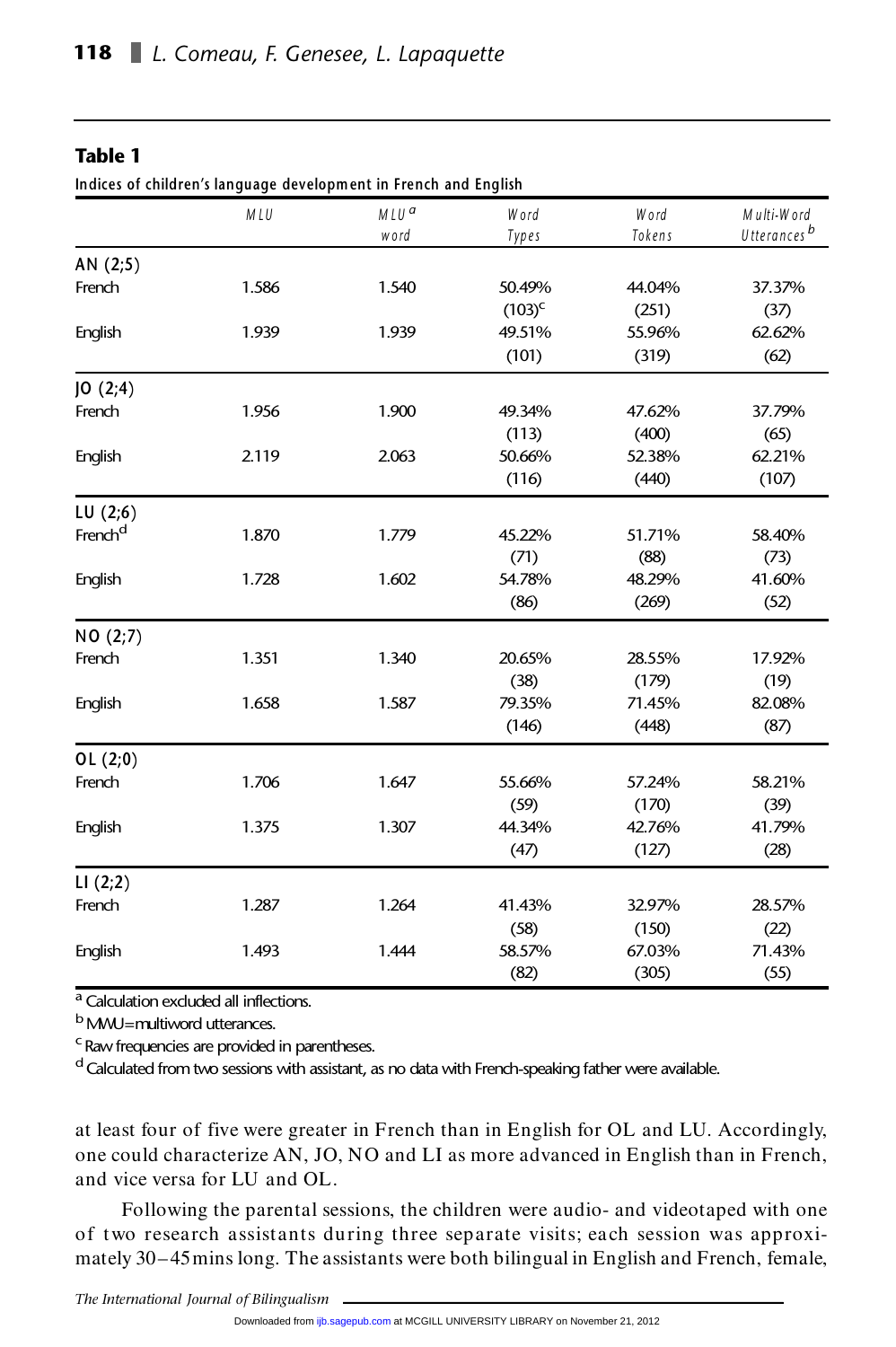and in their early 20s. French was the native language of one and English the native and in their early 20s. French was the native language of one and English the native language of the other. Each child was observed on all three occasions with the assistant whose I I was the objected best developed langua and in their early 20s. French was the native language of one and English the native language of the other. Each child was observed on all three occasions with the assistant whose L1 was the child's less developed language whose L1 was the child's less developed language, according to our indices of language development. The assistant used her L1 predominantly in each session. The decision to use the child's less developed language as the base language of the interaction was made on the assumption that this would provide maximum opportunity to observe codemixing. Previous research has demonstrated that the bilingual children we have studied tend to on the assumption that this would provide maximum opportunity to observe codemixing.<br>Previous research has demonstrated that the bilingual children we have studied tend to codemix more when using their less developed langu Previous research has demonstrated that the bilingual children we have studied tend to codemix more when using their less developed language (Genesee, Nicoladis & Paradis, 1995). If the sessions were conducted in the child not mix at all since they might have sufficient linguistic resources to express themselves 1995). If the sessions were conducted in the child's more developed language, they might<br>not mix at all since they might have sufficient linguistic resources to express themselves<br>fully, without recourse to mixing. In shor fully, without recourse to mixing. In short, examining the children converse in their less developed language gave them lots of leeway to codemix and to demonstrate that they could be sensitive to the rates of mixing in the input.

Accordingly, the native French-speaking assistant played and used predominantly French with AN, JO, NO, and LI, while the native English-speaking assistant played and used predominantly English with OL. LU 's sessions with the assistant are a possible exception to this pattern since they were conducted in French even though French might be judged used predominantly English with OL. LU's sessions with the assistant are a possible exception to this pattern since they were conducted in French even though French might be judged his stronger language. This mismatch occu tion to this pattern since they were conducted in French even though French might be judged<br>his stronger language. This mismatch occurred because we were unable to compare LU's<br>level of development in each language systema his stronger language. This mismatch occurred because we were unable to compare LU's level of development in each language systematically prior to the sessions with the assistant since his father did not participate. LU's he well of development in each language systematically prior to the sessions with the assistant since his father did not participate. LU's language development indices indicate that the was arguably the most balanced of al tant since his father did not participate. LU's language development indices indicate that<br>he was arguably the most balanced of all six children, and this may explain our difficulty<br>in forming an accurate impression of his he was arguably the most balanced of all six cl<br>in forming an accurate impression of his relat<br>based on our informal observations of him. in forming an accurate impression of his relative level of development in each language<br>based on our informal observations of him.<br>The assistants played and interacted with the children using toys of their own and

based on our informal observations of him.<br>The assistants played and interacted with the children using toys of their own and<br>some we provided. The assistants were trained to use the base language predominantly<br>and to use The assistants played and interacted with the children using toys of their own and<br>some we provided. The assistants were trained to use the base language predominantly<br>and to vary their rates of mixing from relatively low, some we provided. The assistants were trained to use the base language predominantly<br>and to vary their rates of mixing from relatively low, to relatively high, and back to rela-<br>tively low from Session 1 to Session 3. Duri and to vary their rates of mixing from relatively low, to relatively high, and back to rela-<br>tively low from Session 1 to Session 3. During the first visit, the assistants used low rates<br>of mixing with the children. For th tively low from Session 1 to Session 3. During the first visit, the assistants used low rates<br>of mixing with the children. For the purpose of this study, mixing by the assistant included<br>both interutterance and intrauttera when she responded to the child using an utterance entirely in the child's more developed<br>language (or his less developed language in the case of LU), or when she used an utter-<br>ance containing both English and French, for both interutterance and intrautterance mixing. That is to say, the assistant codemixed<br>when she responded to the child using an utterance entirely in the child's more developed<br>language (or his less developed language in t language (or his less developed language in the case of LU), or when she used an utter-<br>ance containing both English and French, for example, "*tu veux jouer aux* trucks *maintenant?*"<br>('do you want to play trucks now?'). ance containing both English and French, for example, "tu veux jouer aux trucks maintenant?"<br>('do you want to play trucks now?'). Averaging across children, the low level of language<br>mixing was approximately 15% of all utt ('do you want to play trucks now?'). Averaging across children, the low level of language<br>mixing was approximately 15% of all utterances produced by the assistant; exact rates of<br>mixing by the assistants are summarized in mixing was approximately 15% of all utterances produced by the assistant; exact rates of<br>mixing by the assistants are summarized in Table 3. A second assistant who taped the sessions<br>kept a tally of the language used by th mixing by the assistants are summarized in Table 3. A second assistant who taped the sessions<br>kept a tally of the language used by the assistant interacting with the child. She tabulated<br>the percentage of mixed utterances kept a tally of the language used by the assistant interacting with the child. She tabulated<br>the percentage of mixed utterances every five minutes and indicated to the interlocutor-<br>assistant, unobtrusively, whether she sh the percentage of mixed utterances every five minutes and indicated to the interlocutor-<br>assistant, unobtrusively, whether she should increase or decrease her mixing, or keep the<br>mixing level constant, in order to arrive a mixing level constant, in order to arrive at the targeted rate of 15%. Otherwise, the assismixing level constant, in order to arrive at the targeted rate of 15%. Otherwise, the assistant codemixed randomly during the play sessions. The second assistant refrained from speaking during these sessions, but, if requi tant codemixed randomly during the play sessions. The second assistant refrained from<br>speaking during these sessions, but, if required to do so, used the base language of that<br>session. With the exception of AN and LI, a pa session. With the exception of AN and LI, a parent was present in the room during the children's sessions with the assistant. This was to put the child at ease.

A second session with the assistant occurred between five days and one week after children's sessions with the assistant. This was to put the child at ease.<br>A second session with the assistant occurred between five days and one week after<br>the first visit. The delay was kept short so that the children wo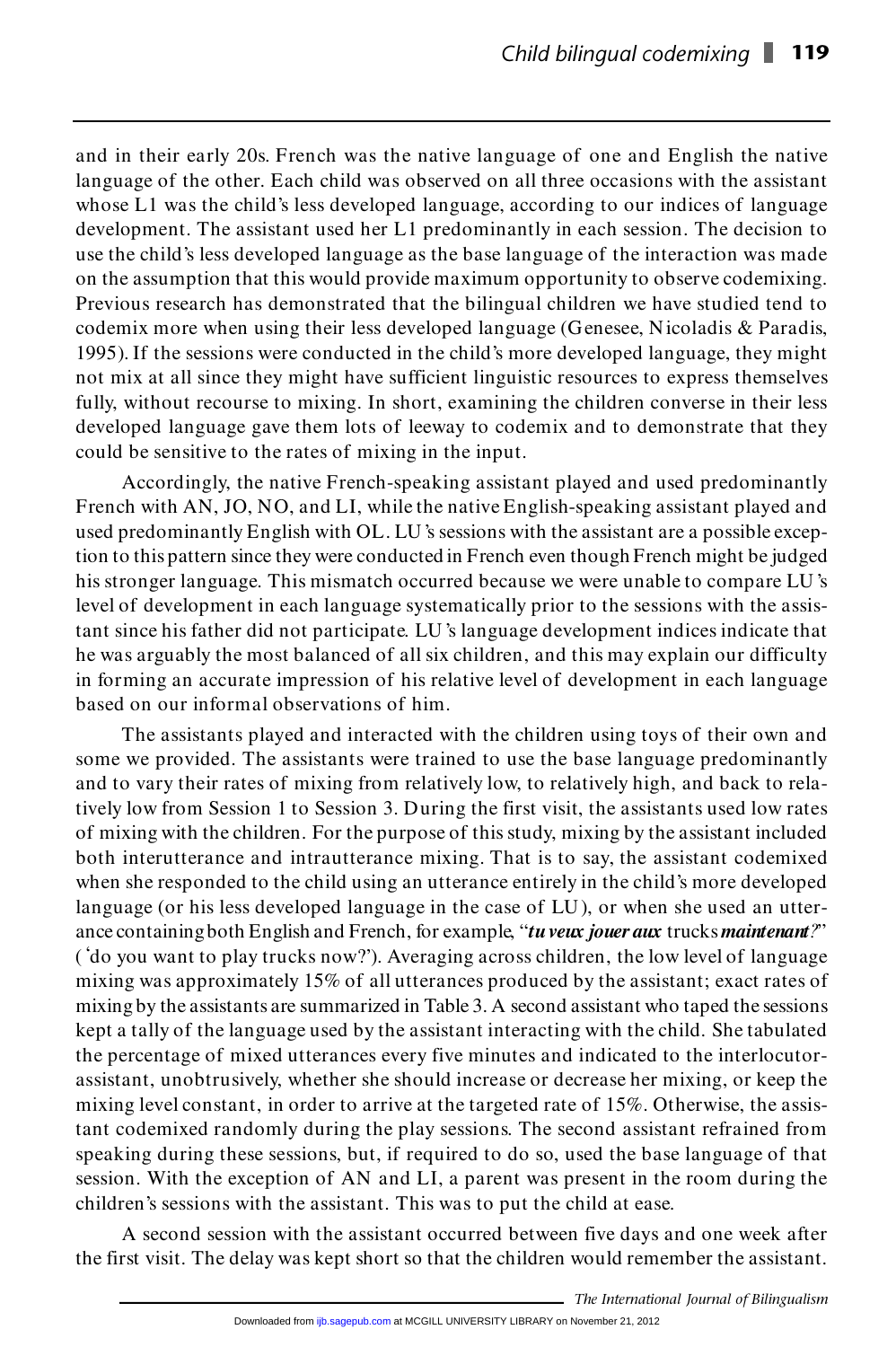The same assistant who participated in the first session interacted with the child in the The same assistant who participated in the first session interacted with the child in the second session. The assistant played with the child during the second session in the same way as design the first assistant  $\frac{1}{2$ The same assistant who participated in the first session interacted with the child in the second session. The assistant played with the child during the second session in the same way as during the first session. In this s way as during the first session. In this session, approximately 40% of the assistants' language contained either interutterance or intrautterance mixing. As in the first session, the assistant taping the second session occasionally notified the interlocutor-assistant playing with the child whether her mixing levels needed to be adjusted up or down in the assistant taping the second session occasionally no<br>playing with the child whether her mixing levels neede<br>order to achieve an overall mixing rate of about 40%.

The second session was followed by a third session which was the same as the previous order to achieve an overall mixing rate of about 40%.<br>The second session was followed by a third session which was the same as the previous<br>two except that the assistant reverted to a relatively low rate of mixing—approxim The second session was followed by a third session which was the same as the previous<br>two except that the assistant reverted to a relatively low rate of mixing—approximately 15%<br>overall. The third session was intended to c two except that the assistant reverted to a relatively low rate of mixing—approximately 15%<br>overall. The third session was intended to control for the possibility that any increase in<br>the children's BCM during the second s overall. The third session was intended to control for the possibility that any increase in<br>the children's BCM during the second session was not due simply to familiarity and<br>greater comfort with the assistant. The delay b the children's BCM during the second session was not due simply to familiarity and<br>greater comfort with the assistant. The delay between the second and third sessions varied<br>from two weeks to three months. The variation in greater comfort with the assistant. The delay between the second and third sessions varied<br>from two weeks to three months. The variation in this interval is due to the fact that this<br>condition was added only subsequent to from two weeks to three months. The variation in this interval is due to the fact that this<br>condition was added only subsequent to our analysis of the first two sessions and our real-<br>ization that shifts in BCM had occurre condition was added only subsequent to our analysis of the first two sessions and our real-<br>ization that shifts in BCM had occurred and, thus, that a check for familiarity effects was<br>called for. Once the decision to condu for the last two children.

#### **2.3** *Transcription*

2.3<br>Transcription<br>Twenty minutes of each session were transcribed using the CHAT transcription system **Transcription**<br>Twenty minutes of each session were transcribed using the CHAT transcription system<br>(MacWhinney & Snow, 1990). Transcription began after the first five minutes of the session in order to allow the children to become comfortable with the taping equipment (MacWhinney & Snow, 1990). Transcription began after the first five minutes of the session in order to allow the children to become comfortable with the taping equipment and their interlocutors. If the children did not pr session in order to allow the children to become comfortable with the taping equipment<br>and their interlocutors. If the children did not produce at least 100 intelligible utterances<br>during these 20 mins, transcription conti and their interlocutors. If the children did not produce at least 100 intelligible utterances<br>during these 20 mins, transcription continued until 100 intelligible utterances had been<br>recorded. This decision was made in ord during these 20 mins, transcription continued until 100 intelligible utterances had been<br>recorded. This decision was made in order to have a large enough corpus to provide reli-<br>able results. The only exception was in NO's recorded. This decision was made in order to have a<br>able results. The only exception was in NO's first lov<br>only 68 intelligible utterances in the whole session. only 68 intelligible utterances in the whole session.<br>The utterances of the children, parents, and interlocutor-assistants were transcribed

only 68 intelligible utterances in the whole session.<br>The utterances of the children, parents, and interlocutor-assistants were transcribed<br>using normal orthography for the most part. Each utterance was coded according to The utterances of the children, parents, and interlocutor-assistants were transcribed<br>using normal orthography for the most part. Each utterance was coded according to<br>speaker (child, assistant) and the language of the utt using normal orthography for the most part. Each utterance was coded according to<br>speaker (child, assistant) and the language of the utterance—mixed, nonmixed, neutral,<br>or unintelligible. Mixed utterances consisted of utte speaker (child, assistant) and the language of the utterance—mixed, nonmixed, neutral,<br>or unintelligible. Mixed utterances consisted of utterances that were entirely in the nonbase<br>language of the session or utterances tha or unintelligible Mixed utterances consisted of utterances that were entirely in the nonbase<br>language of the session or utterances that contained both English and French. For example,<br>the utterance, "*ça* **go** *pas là*" (' language of the session or utterances that contained both English and French. For example,<br>the utterance, "*ca* **go** *pas là*" ('that doesn't go there') was coded "mixed." Utterances were<br>coded as "nonmixed" if they were e the utterance, " $ca$  go pas  $l\hat{a}$ " ('that doesn't go there') was coded "mixed." Utterances were coded as "nonmixed" if they were entirely in the base language of the session. A neutral utterance was one which could belo coded as "nonmixed" if they were entirely in the base language of the session. A neutral<br>utterance was one which could belong to either language, such as "ah" and "oh", animal<br>sounds that are similar in English and French utterance was one which could belong to either language, such as "ah" and "oh", animal<br>sounds that are similar in English and French (i.e., 'meow'), and the word 'ok'. However,<br>when a neutral word appeared in an utterance sounds that are similar in English and French (i.e., 'meow'), and the word 'ok'. However,<br>when a neutral word appeared in an utterance of only one language, the entire utterance<br>was coded as being in that language. For ins when a neutral word appeared in an utterance of only one language, the entire utterance was coded as being in that language. For instance, the utterance "oh a truck" was coded as English, whereas the sentence "oh *un camio* as English, whereas the sentence "oh *un camion*" was coded as French. Finally, utterances which were incomprehensible were classified as unintelligible. Unintelligible and neutral utterances were excluded from all subsequent analyses.

All transcripts were reviewed by one of two bilingual assistants who was a native speaker of the primary language of the session. Any discrepancies were resolved by discussion.

*The International Journal of Bilingualism*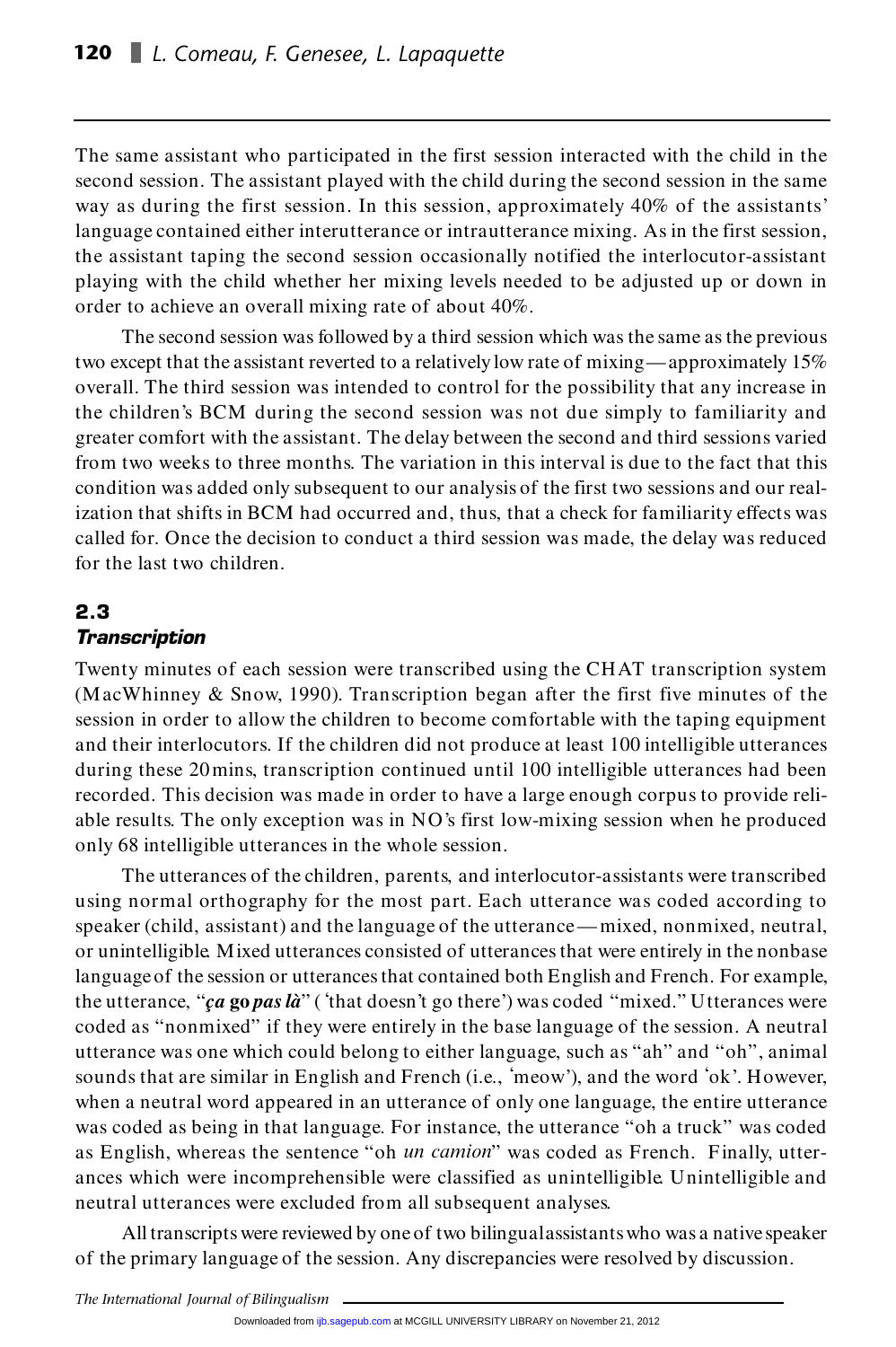## **3 Results**

We begin by discussing the child's language use in the sessions with the parents and then We begin by discussing the child's language use in the sessions with the parents and then<br>turn to the results for the sessions with the interlocutor-assistants; the latter results are<br>necessated in two subsections, and tha We begin by discussing the child's language use in the sessions with the parents and then<br>turn to the results for the sessions with the interlocutor-assistants; the latter results are<br>presented in two subsections, one that turn to the results for the sessions with the interlocutor-assistants; the latter results are<br>presented in two subsections, one that focuses on the children's and adults' overall rates<br>of BCM with one another and one that presented in two subsections, one that focuses on the children's and adults' overall rates<br>of BCM with one another and one that focuses on the contingency between the child's<br>and the interlocutor's turn-by-turn mixing. The of BCM with one another and one that focuses on the contingency between the child's<br>and the interlocutor's turn-by-turn mixing. The latter analyses were undertaken in order<br>to explore how the children were able to modulate to explore how the children were able to modulate their rates of mixing in accordance with those of their interlocutors.

#### **3.1**

#### *Children's language use with parents*

**3.1**<br>**Children's language use with parents**<br>With respect to the patterns of child and parent language use during these sessions, we<br>were the began and there delenged the illed parel for the conjune are explicitly prop pro **Children's language use with parents**<br>With respect to the patterns of child and parent language use during these sessions, we<br>report only general trends here; detailed results for the sessions are available upon request.<br> With respect to the patterns of child and parent language use during these sessions, we<br>report only general trends here; detailed results for the sessions are available upon request.<br>The sessions with the parents enabled u report only general trends here; detailed results for the sessions are available upon request.<br>The sessions with the parents enabled us to observe the patterns of language use of each<br>parent and, in particular, their rates The sessions with the parents enabled us to observe the patterns of language use of each<br>parent and, in particular, their rates of codemixing. As was expected, the parents used prima-<br>rily their native languages with thei parent and, in particular, their rates of codemixing. As was expected, the parents used prima-<br>rily their native languages with their children—use of the L1 with the child varied<br>from 100% (OL's mother) to 89% (AN 's mothe his mother and their children — use of the L1 with the child varied<br>from 100% (OL's mother) to 89% (AN's mother). Again, LU's situation is an exception —<br>his mother consistently used English, her L2, with him. Parental mix from 100% (OL's mother) to 89% (AN's mother). Again, LU's situation is an exception—<br>his mother consistently used English, her L2, with him. Parental mixing rates (including<br>both inter- and intra-utterance mixing) ranged f his mother consistently used English, her L2, with him. Parental mixing rates (including<br>both inter- and intra-utterance mixing) ranged from 0% to 11%. There did not seem to<br>be any differences in the amounts of inter- and both inter- and intra-utterance mixing) ranged from 0% to 11%. There did not seem to<br>be any differences in the amounts of inter- and intra-utterance mixing in the parents'<br>language addressed to the children. These recordin be any differences in the amounts of inter- and intra-utterance mixing in the parents'<br>language addressed to the children. These recordings of the children with their parents.<br>also allowed us to calculate the children's "t language addressed to the children. These recordings of the children with their parents<br>also allowed us to calculate the children's "typical" mixing rates with their parents. Mixing<br>rates varied considerably from 1.89% (LU also allowed us to calculate the children's "typical" mixing rates with their parents. Mixing<br>rates varied considerably from 1.89% (LU with his mother) to 48.35% (NO with his<br>mother). Finally, the percentage of partially o rates varied considerably from 1.89% (LU with his mother) to 48.35% (NO with his mother). Finally, the percentage of partially or fully unintelligible utterances by the parents ranged from  $0\%$  (JO's mother and father) t mother). Finally, the percentage of partially or fully unintelligible utterances by the parents ranged from  $0\%$  (JO's mother and father) to 3.56% (AN's father). The children's rate of unintelligible utterances with thei ranged from  $0\%$  (JO's mother and father) to 3.56% (AN's father). The children's rate of

#### **3.2** *Children's and adults' overall mixing rates*

3.2<br>Children's and adults' overall mixing rates<br>Rates of inter- and intra-utterance mixing per child and assistant were initially calculated **Children's and adults' overall mixing rates**<br>Rates of inter- and intra-utterance mixing per child and assistant were initially calculated<br>separately for each session, as percentages of all mixed utterances in each session Rates of inter- and intra-utterance mixing per child and assistant were initially calculated<br>separately for each session, as percentages of all mixed utterances in each session, in order<br>to examine whether there were diffe separately for each session, as percentages of all mixed utterances in each session, in order<br>to examine whether there were differences in the types of mixing used by the assistants<br>and the children. These analyses reveale to examine whether there were differences in the types of mixing used by the assistants<br>and the children. These analyses revealed that mixing by both the assistants and the chil-<br>dren was primarily of the interutterance ty and the children. These analyses revealed that mixing by both the assistants and the children was primarily of the interutterance type. The rates of interutterance mixing by the assistant (as a percentage of all mixed utterances) ranged from  $74.42\%$  (JO low-mixing condition) to 98.44% (JO high-mixing condition) and the rates of interutterance mixing<br>by the children ranged from 57.14% (AN high-mixing condition) to 100% (AN low mixing<br>condition). Rates of intrautterance mixing are the by the children ranged from 57.14% (AN high-mixing condition) to 100% (AN low mixing condition). Rates of intrautterance mixing are the reciprocals of these values. Subsequent analyses were based on aggregated inter- and i condition). Rates of intrautterance mixing are the reciprocals of these values. Subsequent then lowered then from 2 to 3, as was planned.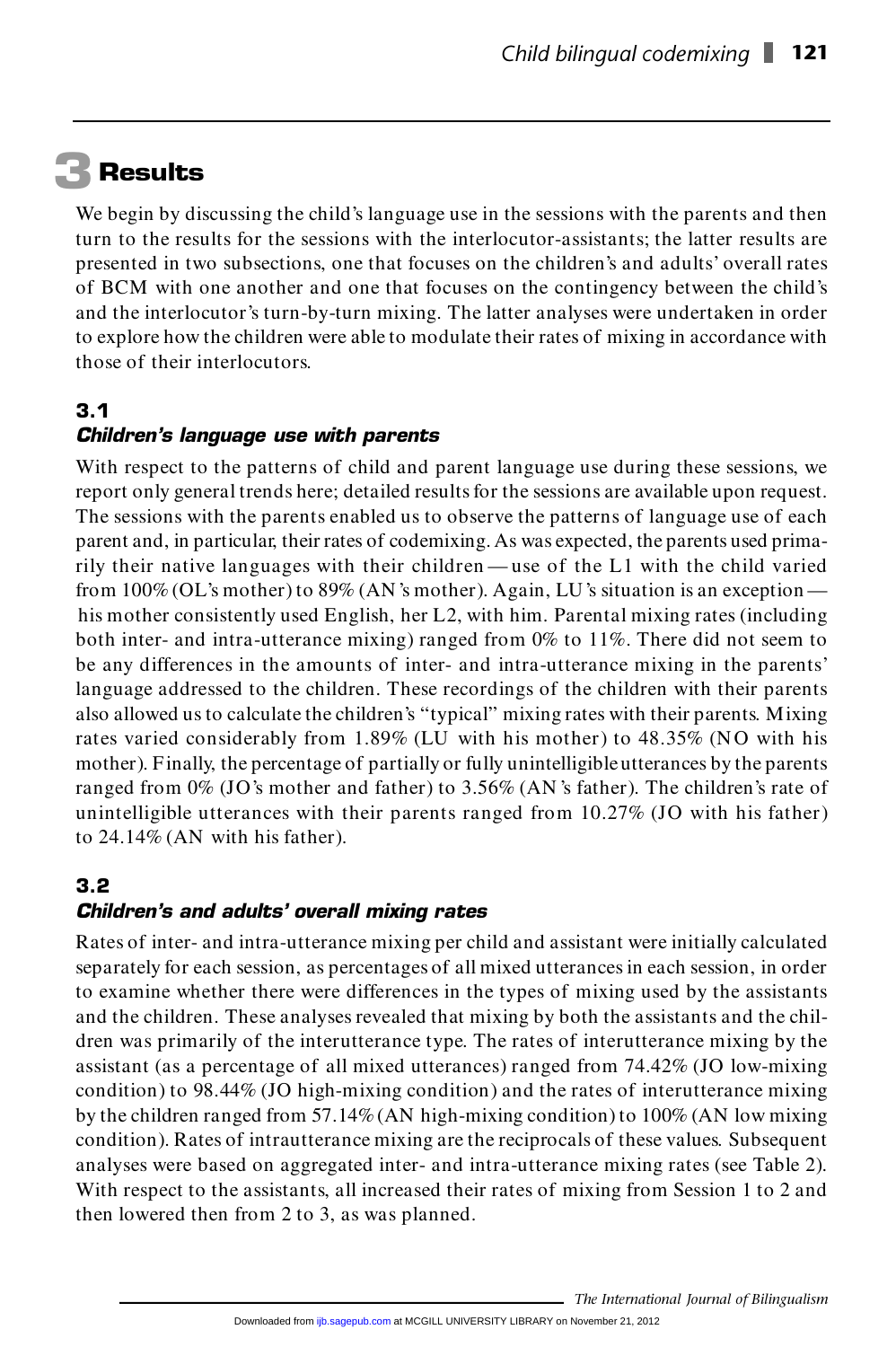#### **Table 2**

**M ixing rates of interlocutors and children in low –1, high and low –2 input conditions**

|                     |        |        |                                                | $z$ -score <sup>1</sup> | z-score        |
|---------------------|--------|--------|------------------------------------------------|-------------------------|----------------|
|                     |        |        | Low-1 Condition High Condition Low-2 Condition | Low-1 vs. High          | High vs. Low-2 |
| <b>AN</b>           |        |        |                                                |                         |                |
| Child               | 3.85%  | 14.00% | 33.67%                                         | $2.56*$                 | $3.25*$        |
|                     | (4)    | (14)   | (33)                                           |                         |                |
| Interlocutor        | 12.05% | 37.62% | 15.79%                                         |                         |                |
|                     | (44)   | (196)  | (44)                                           |                         |                |
| 0                   |        |        |                                                |                         |                |
| Child               | 14.84% | 27.36% | 5.77%                                          | 2.49*                   | $4.20*$        |
|                     | (23)   | (29)   | (6)                                            |                         |                |
| Interlocutor        | 15.93% | 29.22% | 5.83%                                          |                         |                |
|                     | (43)   | (64)   | (7)                                            |                         |                |
| LU                  |        |        |                                                |                         |                |
| Child               | 10.48% | 46.79% | 14.77%                                         | $5.85*$                 | $4.77*$        |
|                     | (11)   | (51)   | (13)                                           |                         |                |
| Interlocutor        | 12.26% | 47.61% | 16.31%                                         |                         |                |
|                     | (70)   | (219)  | (69)                                           |                         |                |
| N <sub>O</sub>      |        |        |                                                |                         |                |
| Child               | 36.92% | 72.13% | 63.76%                                         | $4.71*$                 | 1.47           |
|                     | (24)   | (88)   | (95)                                           |                         |                |
| Interlocutor        | 15.58% | 37.46% | 17.63%                                         |                         |                |
|                     | (60)   | (106)  | (52)                                           |                         |                |
| <b>OL</b>           |        |        |                                                |                         |                |
| Child               | 19.42% | 41.90% | 25.15%                                         | $3.51*$                 | $2.91*$        |
|                     | (20)   | (44)   | (43)                                           |                         |                |
| Interlocutor        | 8.61%  | 36.15% | 14.88%                                         |                         |                |
|                     | (36)   | (107)  | (54)                                           |                         |                |
| $\mathsf{L}$        |        |        |                                                |                         |                |
| Child               | 21.70% | 36.50% | 13.51%                                         | $2.50*$                 | $3.53*$        |
|                     | (23)   | (50)   | (10)                                           |                         |                |
| Interlocutor        | 17.79% | 35.90% | 15.98%                                         |                         |                |
|                     | (50)   | (112)  | (31)                                           |                         |                |
| <b>ALL CHILDREN</b> |        |        |                                                |                         |                |
| COMBINED            | 16.43% | 40.88% | 29.24%                                         | $9.78*$                 | $4.51*$        |
|                     | (639)  | (680)  | (684)                                          |                         |                |

(639) (680) (684)<br>
<sup>1</sup> Tests of Two Proportions were conducted between conditions. These can be squared to obtain chi-square statistic. 1 Tests of Tw<br>\*  $p < .05$ 

\* $p < .05$ <br>Comparisons were made of the children's total rates of mixing in the first (low) versus second (high) sessions and in the second (high) versus third (low) sessions using Comparisons were made of the children's total rates of mixing in the first (low)<br>versus second (high) sessions and in the second (high) versus third (low) sessions using<br>tests of proportions. Analyses of the results aggreg versus second (high) sessions and in the second (high) versus third (low) sessions using<br>tests of proportions. Analyses of the results aggregated across children as well as analyses<br>of individual children's results were ca

*The International Journal of Bilingualism*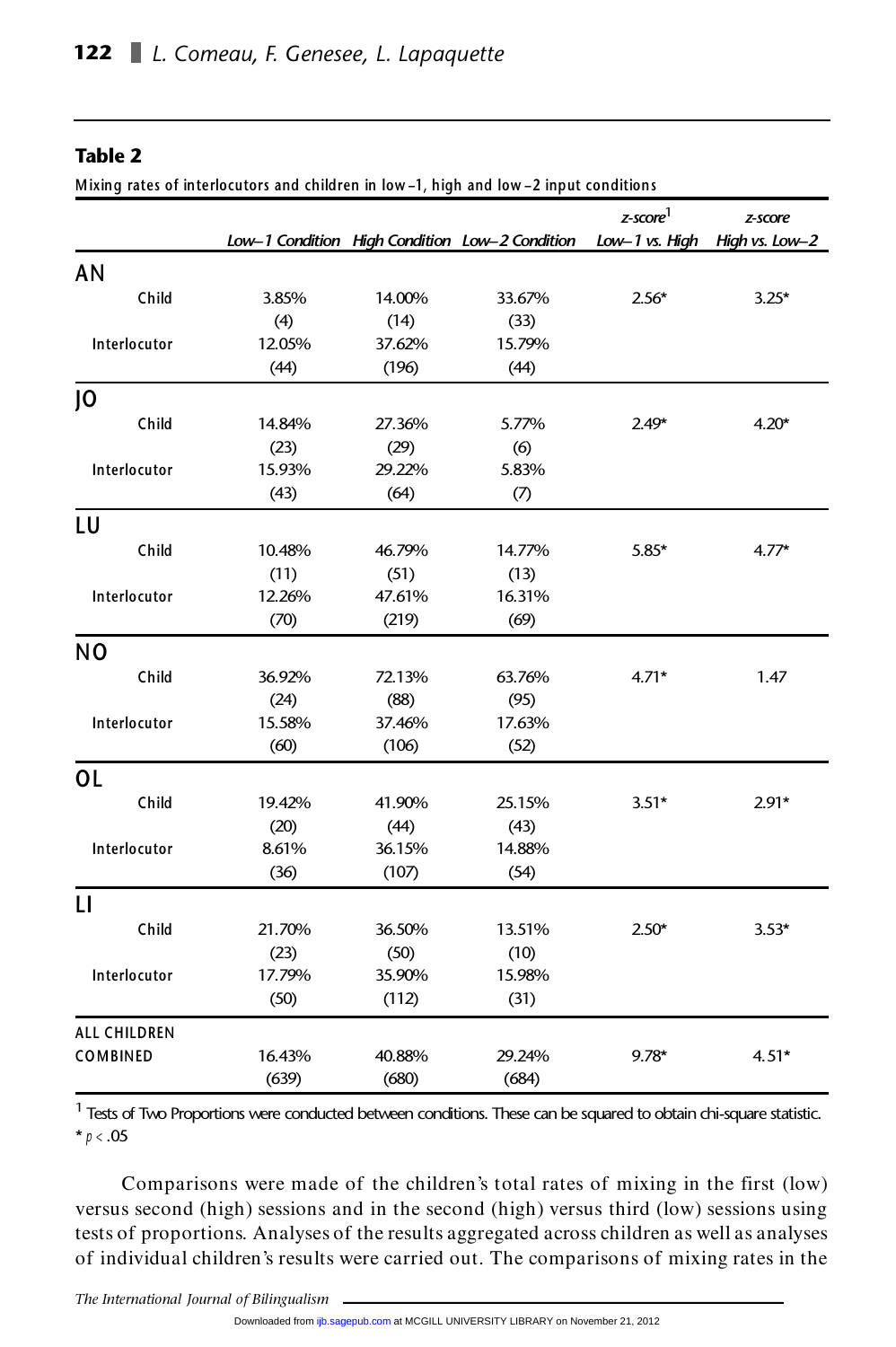high condition in comparison to the initial low condition aggregated across children indicate that there was a significant increase in mixing from Session 1 to Session  $2 - 16.43\%$ high condition in comparison to the initial low condition aggregated across children indi-<br>cate that there was a significant increase in mixing from Session 1 to Session 2—16.43%<br>in Session 1 and 40.88 in Session 2;  $z = 9.$ cate that there was a significant increase in mixing from Session 1 to Session 2—16.43%<br>in Session 1 and 40.88 in Session 2;  $z = 9.78$ ,  $p < .001$ . Analyses of the individual children<br>revealed that all the children exhibite total rates of mixing in the second low condition in comparison to the high condition indi-<br>cate that, overall, there was a significant decrease in mixing from Session 2 to revealed that all the children exhibited a significant increase. Comparisons of the children's total rates of mixing in the second low condition in comparison to the high condition indicate that, overall, there was a significant decrease in mixing from Session 2 to Session 3 – 40.88% in Session 2 and 29.24% in Sessi cate that, overall, there was a significant decrease in mixing from Session 2 to<br>Session 3—40.88% in Session 2 and 29.24% in Session 3. Four of the six children (JO,<br>LU, OL, LI) exhibited significant decreases, while one ( Session 3—40.88% in Session 2 and 29.24% in Session 3. Four of the six children (JO, LU, OL, LI) exhibited significant decreases, while one (NO) showed a nonsignificant decrease, and one (AN) showed a significant increase youngest children (LI and OL) demonstrated significant increases and decreases across decrease, and one (AN) showed a significant increase. It is noteworthy that the two<br>youngest children (LI and OL) demonstrated significant increases and decreases across<br>sessions attesting to their sensitivity to the input who had short intervals between Sessions 2 and 3 demonstrated the same patterns as the other children who had relatively longer intervals between these sessions also indicates that the variability between sessions was rela other children who had relatively longer intervals between these sessions also indicates that children who might have been expected to remember the assistant well (the last 2 children) showed a decrease in BCM in Session 3.

#### **3.3** *Child-Adult BCM contingencies*

In light of the evident sensitivity of the children to the overall rates of mixing by their **Child-Adult BCM contingencies**<br>In light of the evident sensitivity of the children to the overall rates of mixing by their<br>adult interlocutors, we were prompted to do an additional set of analyses to address the<br>distribut In light of the evident sensitivity of the children to the overall rates of mixing by their<br>adult interlocutors, we were prompted to do an additional set of analyses to address the<br>question of how they were able to adjust adult interlocutors, we were prompted to do an additional set of analyses to address the<br>question of how they were able to adjust their own rates of codemixing in accordance with<br>those of their adult interlocutors. The sim children were simply using whatever language the interlocutor had used in her previous those of their adult interlocutors. The simplest and most obvious possibility is that the children were simply using whatever language the interlocutor had used in her previous turn as a cue to codemix in the following tur children were simply using whatever language the interlocutor had used in her previous<br>turn as a cue to codemix in the following turn. This possibility seemed particularly plau-<br>sible given the remarkably similar rates of turn as a cue to codemix in the following turn. This possibility seemed particularly plau-<br>sible given the remarkably similar rates of mixing by some of the children and their<br>interlocutors, especially during the first two sible given the remarkably similar rates of mixing by some of the children and their<br>interlocutors, especially during the first two sessions—see JO, LU, LI, and OL (Session 2<br>only). To this end, we calculated the probabili intra- or inter-utterance mixing) following a mixed versus a nonmixed utterance by the only). To this end, we calculated the probabilities that each child would mix (including intra- or inter-utterance mixing) following a mixed versus a nonmixed utterance by the assistant; the probability that each child did intra- or inter-utterance mixing) following a mixed versus a nonmixed utterance by the assistant; the probability that each child did not mix following mixed and nonmixed turns by the assistant were also calculated. The co assistant; the probability that each child did not mix following mixed and nonmixed turns<br>by the assistant were also calculated. The contingencies for each child in each condition<br>are presented in Table 3 (overleaf). These by the assistant were also calculated. The contingencies for each child in each condition<br>are presented in Table 3 (overleaf). These analyses leave out turns when the assistants<br>mixed but the child's following turn was eit are presented in Table 3 (overleaf). These analyses leave out turns when the assistants<br>mixed but the child's following turn was either incomprehensible or neutral and, vice<br>versa, when the child mixed following an incompr mixed but the child's following turn was either incomprehensible or neutral<br>versa, when the child mixed following an incomprehensible or neutral turn<br>tant. Thus, these totals are not the same as those in the previous analy versa, when the child mixed following an incomprehensible or neutral turn by the assistant. Thus, these totals are not the same as those in the previous analyses.<br>The contingencies were analyzed using chi-square procedures

tant. Thus, these totals are not the same as those in the previous analyses.<br>The contingencies were analyzed using chi-square procedures; separate analyses were carried out for each child in each condition (see Table 3). T The contingencies were analyzed using chi-square procedures; separate analyses<br>were carried out for each child in each condition (see Table 3). These analyses revealed<br>that the adults' use of a mixed utterance was much mor were carried out for each child in each condition (see Table 3). These analyses revealed<br>that the adults' use of a mixed utterance was much more likely to be followed by a mixed<br>than a nonmixed utterance by the children —t that the adults' use of a mixed utterance was much more likely to be followed by a mixed<br>than a nonmixed utterance by the children—this was numerically true in 17 of 18 compar-<br>isons and statistically significant in all b than a nonmixed utterance by the children—this was numerically true in 17 of 18 comparisons and statistically significant in all but two cases (OL:  $low-1$ ; and JO:  $low-2$ ).<br>Complementary to these findings, the adults' use o isons and statistically significant in all but two cases (OL:  $low-1$ ; and JO:  $low-2$ ).<br>Complementary to these findings, the adults' use of a nonmixed utterance was much<br>more likely to be followed by a nonmixed than a mixed Complementary to these findings, the adults' use of a nonmixed utterance was much<br>more likely to be followed by a nonmixed than a mixed utterance by the children; an<br>exception to this pattern was JO in Session 3. Again, Ch more likely to be followed by a nonmixed than a mixed utterance by the children; an exception to this pattern was JO in Session 3. Again, Chi-square analyses were statistically significant in all but two of these cases (as exception to this pattern was JO in Session 3. Again, Chi-square analyses were statistically significant in all but two of these cases (as above). Reciprocity between the adults'<br>and children's use of mixed and nonmixed ut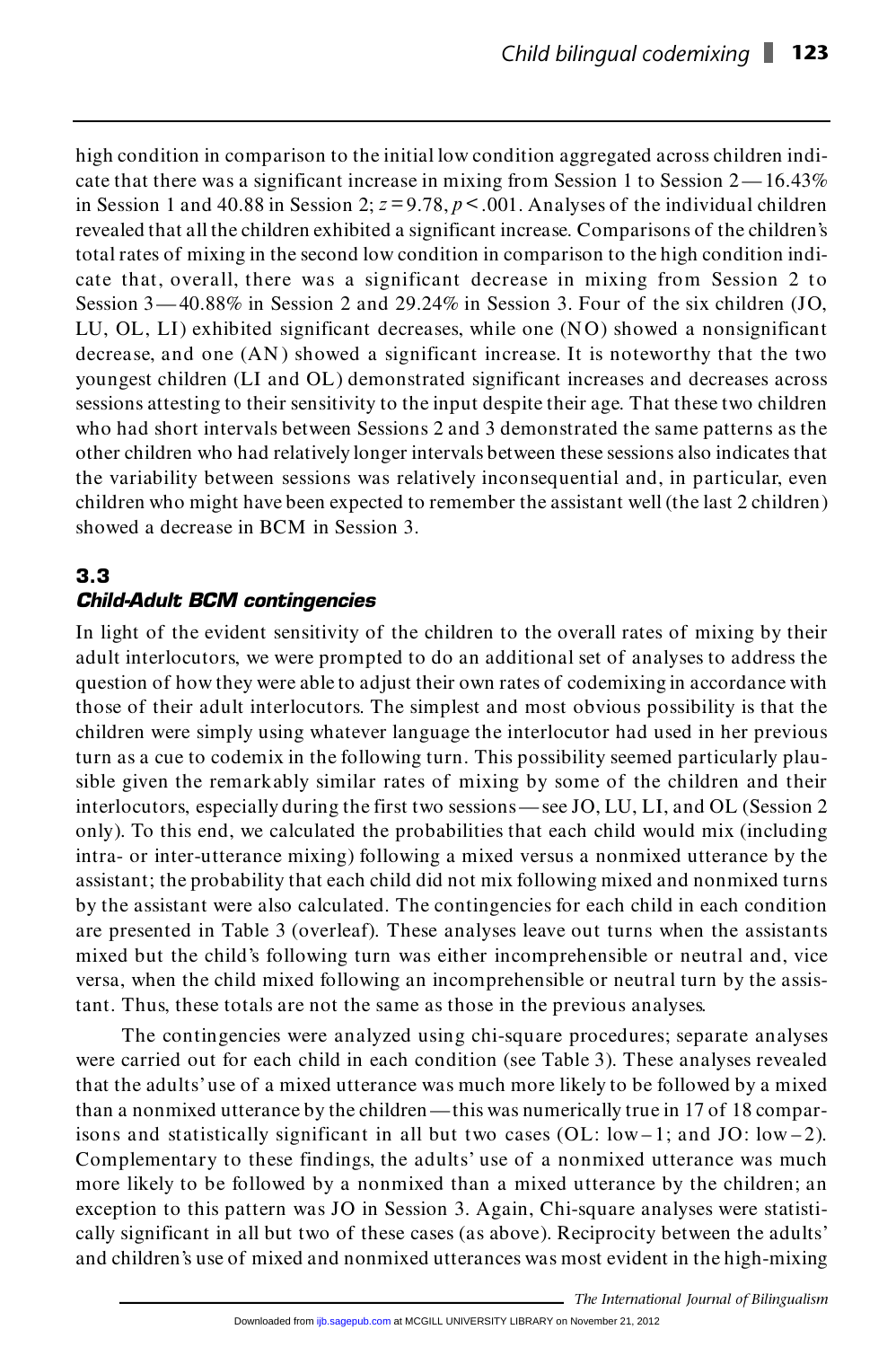| Contingencies between child and interlocutor mixing |                                             |                           |                            |                              |                              |                          |  |  |
|-----------------------------------------------------|---------------------------------------------|---------------------------|----------------------------|------------------------------|------------------------------|--------------------------|--|--|
|                                                     | interlocutor mixing rates & utterance types |                           |                            |                              |                              |                          |  |  |
|                                                     | $LOW-1$                                     |                           | <b>HIGH</b>                |                              | $LOW-2$                      |                          |  |  |
|                                                     | mixed                                       | nonmixed                  | mixed                      | nonmixed                     | mixed                        | nonmixed                 |  |  |
| AN                                                  |                                             |                           |                            |                              |                              |                          |  |  |
| mixed                                               | 16.7                                        | 83.3                      | 86.5                       | 13.5                         | 41.7                         | 58.3                     |  |  |
| nonmixed                                            | 5.6                                         | 94.4                      | 11.8                       | 88.2                         | 6.4                          | 93.6                     |  |  |
| Chi-Square                                          | $\chi^2$ =21.25, p < .001                   |                           | $\chi^2$ =3.83, p < .05    |                              | $\chi^2$ = 16.48, p < .001   |                          |  |  |
| J0                                                  |                                             |                           |                            |                              |                              |                          |  |  |
| mixed                                               | 75                                          | 25                        | 61.5                       | 38.5                         | 44.8                         | 55.2                     |  |  |
| nonmixed                                            | 5.1                                         | 94.9                      | 32.8                       | 67.2                         | 8.2                          | 91.8                     |  |  |
| Chi-Square                                          | $\chi^2$ =11.87, p < .001                   |                           | $\chi^2$ = 28.65, p < .001 |                              | $\chi^2$ =0.27, p < .1.0     |                          |  |  |
| LU                                                  |                                             |                           |                            |                              |                              |                          |  |  |
| mixed                                               | 36.4                                        | 63.6                      | 58.1                       | 41.9                         | 33.7                         | 66.3                     |  |  |
| nonmixed                                            | $\Omega$                                    | 100                       | 11.5                       | 88.5                         | 2.2                          | 97.8                     |  |  |
| Chi-Square                                          |                                             | $\chi^2$ =18.10, p < .001 |                            | $\chi^2$ = 30.45, $p < .001$ |                              | $\chi^2$ =6.60, p < .025 |  |  |
| N <sub>0</sub>                                      |                                             |                           |                            |                              |                              |                          |  |  |
| mixed                                               | 50                                          | 50                        | 89.5                       | 10.5                         | 36.4                         | 63.6                     |  |  |
| nonmixed                                            | 4.8                                         | 95.2                      | 29.8                       | 70.2                         | 8.3                          | 91.7                     |  |  |
| Chi-Square                                          | $\chi^2$ =12.89, p < .001                   |                           | $\chi^2$ = 16.07, p < .001 |                              | $\chi^2$ = 16.85, $p < .001$ |                          |  |  |
| ΟL                                                  |                                             |                           |                            |                              |                              |                          |  |  |
| mixed                                               | 52.6                                        | 47.4                      | 61.4                       | 38.6                         | 50                           | 50                       |  |  |
| nonmixed                                            | 5.7                                         | 94.3                      | 17.1                       | 82.9                         | 6.8                          | 93.2                     |  |  |
| Chi-Square                                          | $\chi^2$ =2.48, p < .2                      |                           | $\chi^2$ =48.80, p < .001  |                              | $\chi^2$ = 26.41, p < .001   |                          |  |  |
| п                                                   |                                             |                           |                            |                              |                              |                          |  |  |
| mixed                                               | 42.1                                        | 57.9                      | 73.7                       | 26.3                         | 0                            | 100                      |  |  |
| nonmixed                                            | 11.2                                        | 88.8                      | 12.3                       | 87.7                         | 6.3                          | 93.7                     |  |  |
| Chi-Square                                          | $\chi^2$ =24.82, p < .001                   |                           | $\chi^2$ = 24.56, p < .001 |                              | $\chi^2$ = 10.59, p < .01    |                          |  |  |

**Table 3**

condition, probably as a result of the increased frequency of mixing by both the children condition, probably as a result of the increased frequency of mixing by both the children<br>and the assistants. The frequencies of mixing in the two low conditions were so low that condition, probably as a result of the increased frequency of mixing by both the children<br>and the assistants. The frequencies of mixing in the two low conditions were so low that<br>it was probably virtually impossible for th probabilities in most cases.

## **4 Discussion**

**Discussion**<br>Two major findings emerged from this study. First, these bilingual children were sensitive Two major findings emerged from this study. First, these bilingual children were sensitive<br>to the overall rates of mixing of their interlocutors and adjusted their overall rates of to the overall rates of mixing of their interlocutors and adjusted their overall rates of codemixing accordingly. All of the children increased their rates of mixing significantly<br>from Session 1 (low) to Session 2 (high), and five children subsequently decreased their<br>rates of mixing in Session 3 (four at stati from Session 1 (low) to Session 2 (high), and five children subsequently decreased their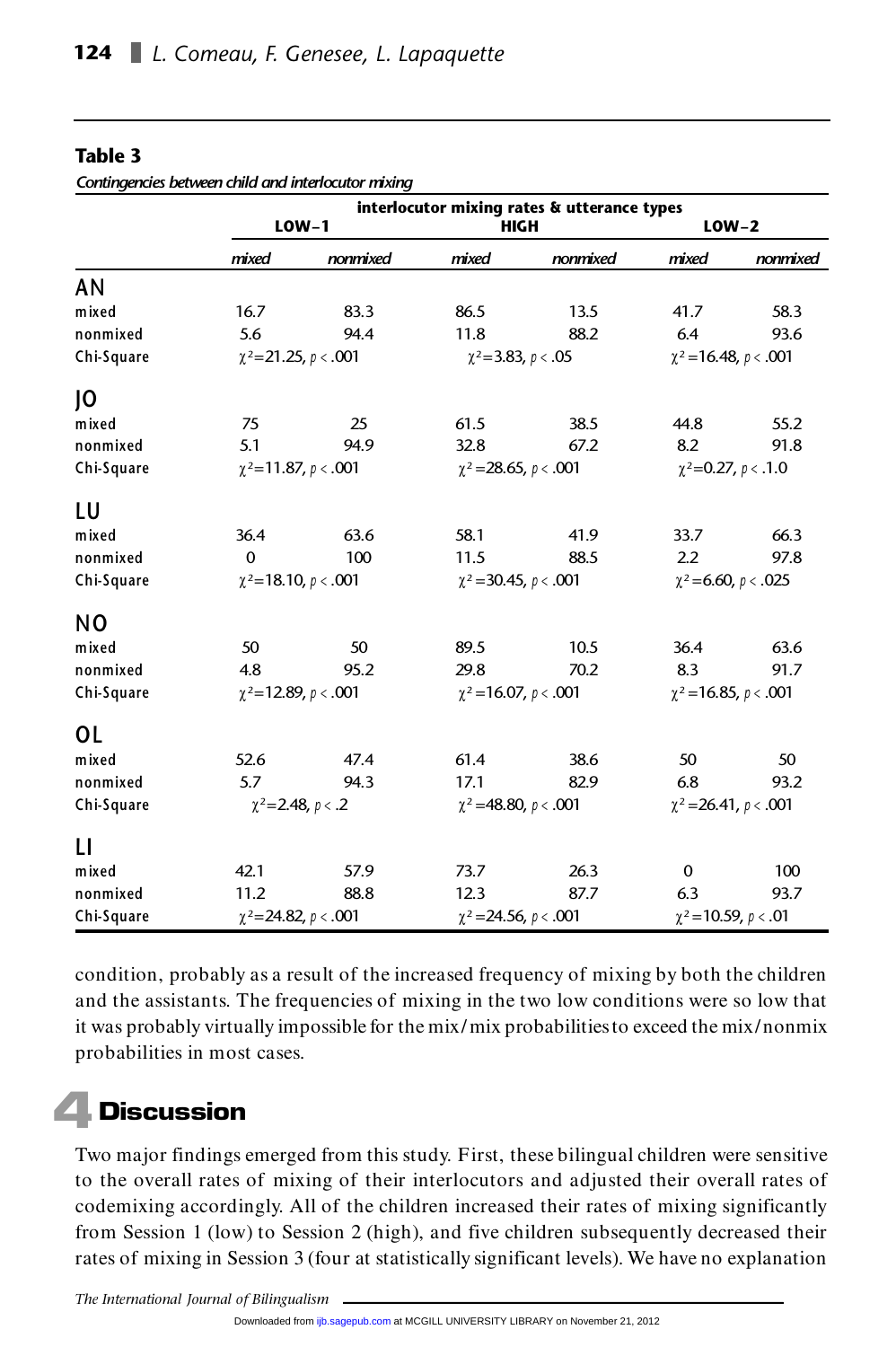of why AN increased his rate of mixing in the third session, contrary to the pattern among of why AN increased his rate of mixing in the third session, contrary to the pattern among<br>the other children; however, individual differences in language performance are not<br>uncommon in such young children. The chift from of why AN increased his rate of mixing in the third session, contrary to the pattern among<br>the other children; however, individual differences in language performance are not<br>uncommon in such young children. The shift from the increase from Session 1 to 2 cannot be attributed simply to familiarity with the assisuncommon in such young children. The shift from Session 2 to Session 3 indicates that<br>the increase from Session 1 to 2 cannot be attributed simply to familiarity with the assis-<br>tant. At the same time, rates of mixing in S the increase from Session 1 to 2 cannot be attributed simply to familiarity with the assistant. At the same time, rates of mixing in Session 3 did not return to their original low levels in Session 1 for some of the childr tant. At the same time, rates of mixing in Session 3 did not return<br>levels in Session 1 for some of the children (AN, NO, OL) suggesting<br>have played a role, although not a predominant one, in Session 3.

The second major finding was that the children appear to have adjusted their rates have played a role, although not a predominant one, in Session 3.<br>The second major finding was that the children appear to have adjusted their rates<br>of mixing in accordance with those of their interlocutors by matching the The second major finding was that the children appear to have adjusted their rates<br>of mixing in accordance with those of their interlocutors by matching their language<br>choice to that of the interlocutor on a turn-by-turn b of mixing in accordance with those of their interlocutors by matching their language<br>choice to that of the interlocutor on a turn-by-turn basis. This did not occur in every<br>instance, but it did occur to a statistically sig choice to that of the interlocutor on a turn-by-turn basis. This did not occur in every<br>instance, but it did occur to a statistically significant extent. It is interesting to note that<br>of all six children, OL and LI had th of all six children, OL and LI had the lowest MLU scores in the language used during of all six children, OL and LI had the lowest MLU scores in the language used during<br>the test sessions with the assistants—namely English for OL and French for LI, and yet<br>they demonstrated significant contingencies in fiv shifts in mixing that were demonstrated by the children cannot be explained in any simple they demonstrated significant contingencies in five of six cases. This suggests that the shifts in mixing that were demonstrated by the children cannot be explained in any simple terms with reference to their proficiency i terms with reference to their proficiency in the language of testing. Nor do we think that<br>these contingencies can be explained in terms of simple repetition effects since none of the child's mixed utterances following a mixed utterance by the adult were repetitions of these contingencies can be explained in terms of simple repetition effects since none of<br>the child's mixed utterances following a mixed utterance by the adult were repetitions of<br>the adult's preceding utterance, and only 5 a nonmixed utterance by the adult were repetitions. the adult's preceding utterance, and only 5.8% of the child's nonmixed utterances following<br>a nonmixed utterance by the adult were repetitions.<br>The present findings differ from those reported by Genesee et al. in a study i

they failed to observe a correlation between English-French bilingual children's rates of mixing and that of their parents (Genesee, Nicoladis & Paradis, 1995). This discrepancy may be explained by our earlier conjecture that parent-child patterns may be subject to mixing and that of their parents (Genesee, Nicoladis & Paradis, 1995). This discrepancy<br>may be explained by our earlier conjecture that parent-child patterns may be subject to<br>a variety of factors and, in particular, the k may be explained by our earlier conjecture that parent-child patterns may be subject to<br>a variety of factors and, in particular, the kind of language socialization effects discussed<br>by Lanza. In effect, the parent-child co gual children's on-line sensitivity to mixing in the input addressed to them. by Lanza. In effect, the parent-child context may not be optimal to examine young bilingual children's on-line sensitivity to mixing in the input addressed to them.<br>In conclusion, the present results reinforce previous fin

children are able to differentiate their developing languages pragmatically and, at the In conclusion, the present results reinforce previous findings that young bilingual children are able to differentiate their developing languages pragmatically and, at the same time, they extend our understanding of biling children are able to differentiate their developing languages pragmatically and, at the same time, they extend our understanding of bilingual children's pragmatic skills by demonstrating that children in the early verbal s same time, they extend our understanding of bilingual children's pragmatic skills by<br>demonstrating that children in the early verbal stages of dual language acquisition can<br>monitor rates of mixing in the input addressed to demonstrating that children in the early verbal stages of dual language acquisition can<br>monitor rates of mixing in the input addressed to them and modify their own rates of mixing<br>on-line and in accord with the input. The on-line and in accord with the input. The performance of our two youngest children on-line and in accord with the input. The performance of our two youngest children<br>demonstrated the same pattern of behavior to their interlocutors, overall and turn-by-turn,<br>as the four older children indicating that sens demonstrated the same pattern of behavior to their interlocutors, overall and turn-by-tu<br>as the four older children indicating that sensitivity to BCM rates in the input is with<br>the capacity of even bilingual children in t *Received: Feburary, 2002; revised: July, 2002; accepted: August, 2002*